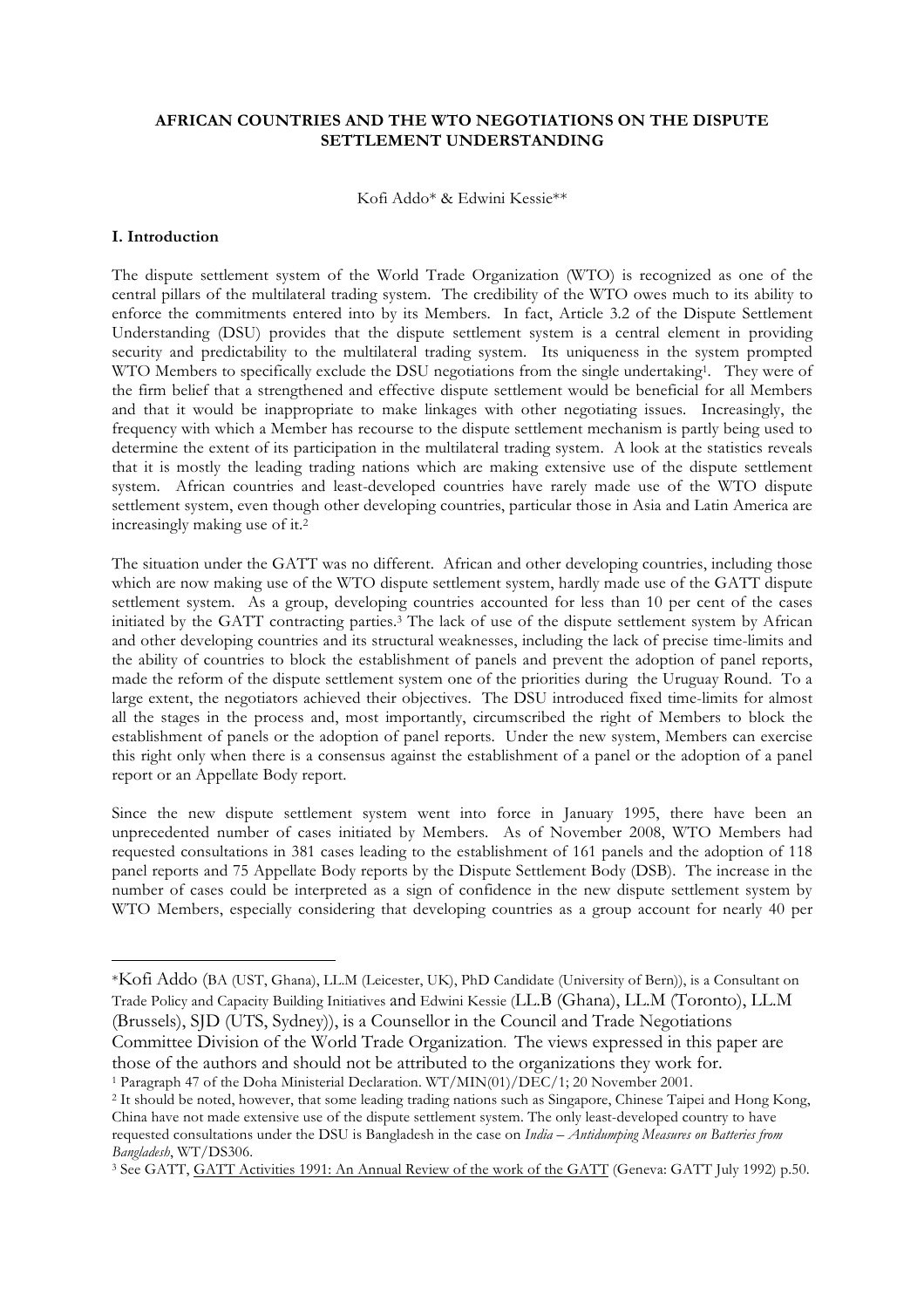cent of this figure.4 It could also be interpreted that Members have become more protectionist since the implementation of the WTO Agreement in January 1995. In other words, the sharp increase in the number of disputes should not be confused with confidence in the dispute settlement mechanism. It could also well be that the more automatic procedures and the relatively easy access to the dispute settlement mechanism have encouraged Members to initiate cases under the DSU. Whereas this view may be plausible, the high number of cases which have been settled "out-of-court" coupled with the decisions that have been handed down by Panels and the Appellate Body seem to suggest that Members have generally not initiated frivolous cases.5

From an institutional perspective, however, what may be important is the general satisfaction with the operation of the DSU. In other words, whether or not Members have become more protectionist after the implementation of the WTO Agreement is not that important, as the DSU has effectively acted as a bulwark against such protectionist tendencies. With the exception of a few cases where implementation has been delayed, almost all the complaints have been satisfactorily resolved either through the WTO system or through bilateral negotiations between the parties. Generally, WTO Members seem to be content with the operation of the DSU, insofar as it has reduced significantly the threat of unilateralism in international trade relations and established a rules-based system in which economic and political power have become largely irrelevant in determining the outcome of disputes.<sup>6</sup>

Notwithstanding the improvement in the WTO rules and procedures for the settlement of disputes, African countries have complained that because of their lack of expertise in WTO matters, high legal costs and other impediments, they have not been able to take full advantage of the improved rules and procedures to enforce their rights under the WTO Agreement. A cursory glance at the cases which have been initiated since the WTO came into force reveals that it is mostly the bigger and the relatively advanced developing countries such as Argentina, Brazil, Chile, India and Thailand which have been involved in the process either as complainants or respondents. It cannot even be taken for granted that these countries have the requisite knowledge and skill in prosecuting or defending cases. It is common knowledge that some of them retain established law firms or the Advisory Centre on WTO Law to represent them in WTO proceedings. To date, African countries which have participated in the dispute settlement process have done so only as third parties and not as complainants.<sup>7</sup> A limited number of cases have been initiated against Egypt and South Africa which happen to have.8 ?????

<sup>4</sup> Lacarte-Muro and Gappah, "Developing Countries and the WTO legal and Dispute Settlement System: A View from the Bench, JIEL (2000) p.395

<sup>5</sup> As at 15 September 2006, 102 panel and 66 Appellate Body reports had been adopted by the Dispute Settlement Body. Mutually agreed solutions had been reached in about 70 cases.

<sup>6</sup>In *European Communities – Measures Affecting Trade in Commercial Vessels*, WT/DS301, the Panel stated that: "...based on an interpretation of Article 23.1 of the DSU in accordance with the ordinary meaning of its terms in their context and in light of the object and purpose of the provision, that the obligation to have recourse to the DSU when Members 'seek the redress of a violation...' covers any act of a Member in response to what it considers to be a violation of a WTO obligation by another Member whereby that first Member attempts unilaterally to restore the balance of rights and obligations by seeking the removal of the WTO-inconsistent measure, by seeking compensation from that Member, or by suspending concessions or obligations under the WTO Agreement in relation to that Member.": para 7.207at p.126.

<sup>7</sup>In *EC – Bananas*, WT/DS27, Cameroon, Cote d'Ivoire, Ghana and Senegal participated as third parties with a view to safeguarding their preferences under the EC's banana regime. In *EC – Export Subsidies on Sugar*,

WT/DS265/266/283, Cote d'Ivoire, Kenya, Madagascar, Malawi, Mauritius, Swaziland and Tanzania participated as third parties to defend their preferences under the Sugar protocol. In *US – Subsidies on Upland Cotton*, WT/DS267, Benin and Chad participated as third parties given the importance of cotton to their economies. In *EC – Asbestos*, WT/DS135, Zimbabwe participated as a third party because of its broader export interest in asbestos. In *US – Shrimp*, WT/DS58, Nigeria and Senegal participated as third parties because of their export interest in shrimps.

<sup>&</sup>lt;sup>8</sup>The two African countries which are relatively active are Egypt and South Africa, which happen to have Africa's biggest economies. Two cases have been initiated against South Africa, namely *South Africa – Anti-Dumping Duties on the Import of Certain Pharmaceutical Products from India*, WT/DS168 and *South Africa – Definitive Anti-Dumping Measures on Blanketing from Turkey*, WT/DS288. Four cases have been initiated against Egypt, namely *Egypt – Import Prohibition on Canned Tuna with Soyabean Oil*, WT/DS205*; Egypt – Definitive Anti-Dumping Duties on Steel Rebar from Turkey*, WT/DS211, *Egypt - Measures Affecting Imports of Textile and Apparel Products*, WT/DS305 and *Egypt – Anti-*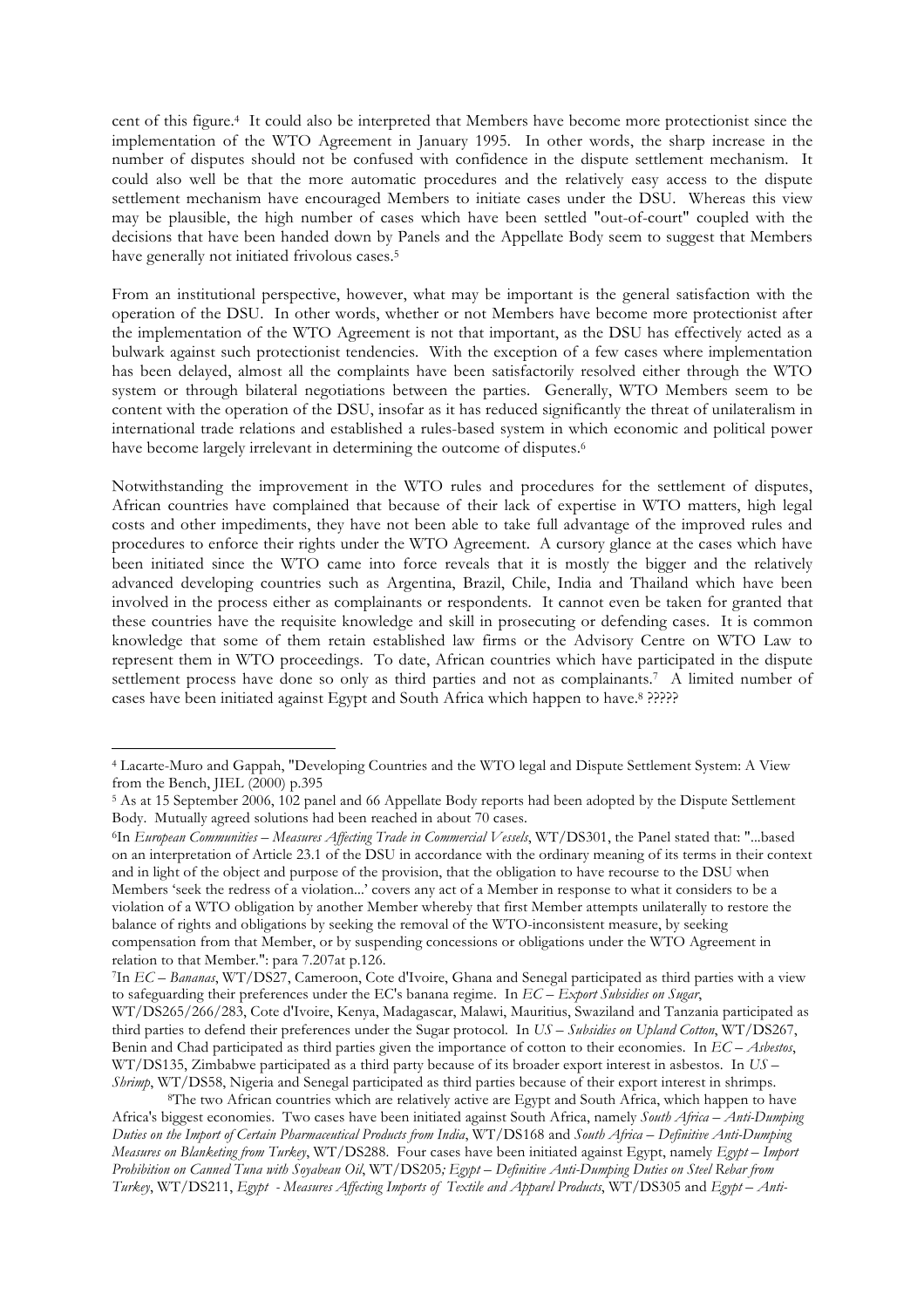For the large number of African countries which cannot probably afford the services of international law firms or are not members of the Advisory Centre on WTO Law, the only options open to them are to seek bilateral negotiated settlements with the opposing parties, abandon any potential claims that they may have, or seek assistance under Article 27.2 of the DSU which relevantly provides that the WTO Secretariat shall make available "a qualified legal expert...to any developing country Member which so requests. This expert shall assist…in a manner ensuring the continued impartiality of the Secretariat". Pursuant to this provision, the WTO Secretariat has recruited two part-time consultants to assist developing countries which may want to have recourse to the DSU.

While these experts have done their best to accommodate all requests, a number of African and other developing countries have questioned the depth of the assistance provided by them. Due to the lack of adequate resources and the proviso that the "impartiality of the Secretariat" should be upheld at all times, important constraints have been placed on the sort of assistance that could be provided to developingcountry Members. At the pre-Panel/Appellate Body stage, the assistance rendered so far has basically involved making preliminary informal determinations as to the chances of a Member successfully initiating or defending a case. At the Panel/Appellate Body stage, the assistance has mainly consisted of commenting on the submissions prepared by a Member's team of lawyers and responding to queries on an *ad-hoc* basis.

For a significant number of African countries, especially those not conversant with GATT/WTO jurisprudence, the assistance provided by the WTO Secretariat is woefully inadequate. They expect the legal experts to be more proactive in the sense of being involved in all the stages of the process. They expect them to draft their submissions to the Panel/Appellate Body and respond to any queries or questions that may be posed by the Panel/Appellate Body, the parties or third parties. While, in principle, this would be the optimal assistance that could be provided by the WTO Secretariat, it has been ruled out for the reason given earlier.

In the face of this limitation, the crucial issue is what can be done to strengthen the capacity of African countries to make use of the WTO dispute settlement mechanism to safeguard and promote their interests in the multilateral trading system. In the current DSU negotiations, African countries have been quite active and tabled far-ranging proposals with a view to increasing their access to the system and also to obtain favourable rules in the DSU to safeguard and promote their interests.9 The purpose of this paper is to examine these proposals and assess whether, if adopted, they would increase the participation of African countries in the dispute settlement system.

The paper is divided into five sections. The second section examines some of the reasons why African countries have not been making use of the dispute settlement system and considers the possible consequences for African countries for not participating in the development of jurisprudence which would partly define the rights and obligations of Members. The third section examines systemic issues raised by African countries, including the scope of the interpretative powers of the General Council, and also proposals relating to the pre-panel phase. This section considers whether it would be in the interest of African countries if the consultative process were strengthened and whether the present time-frame for consultations is adequate from their perspective. The fourth section examines proposals tabled by African countries relating to the panel and Appellate Body phase. It considers among other things whether African countries should press for enhanced third party rights as reflected in the Chairman's text of 28 May 2003 and the feasibility of the proposal relating to the involvement of other institutions such as UNCTAD in the dispute settlement process. The fifth section examines proposals relating to the implementation phase, including those on financial compensation and collective retaliation. The paper

*dumping Duties on Matches from Pakistan*, WT/DS327. Egypt participated as a third party in *EC – Bed Linen*, WT/DS 141 and *EC – Provisional Steel Safeguards*, WT/DS260.

<sup>9</sup> See document TN/DS/W/42. Other proposals considered are the following: Submission of the African Group to the Special Session of the Dispute Settlement Body (TN/DS/W/15, 25 September 2002); Submission of the African Group to the Special Session of the Committee on Trade and Development (TN/CTD/W/3/Rev.2; 17 July 2002) and the Responses of the African Group to questions posed by other Members (JOB (03)/55; 10 March 2003).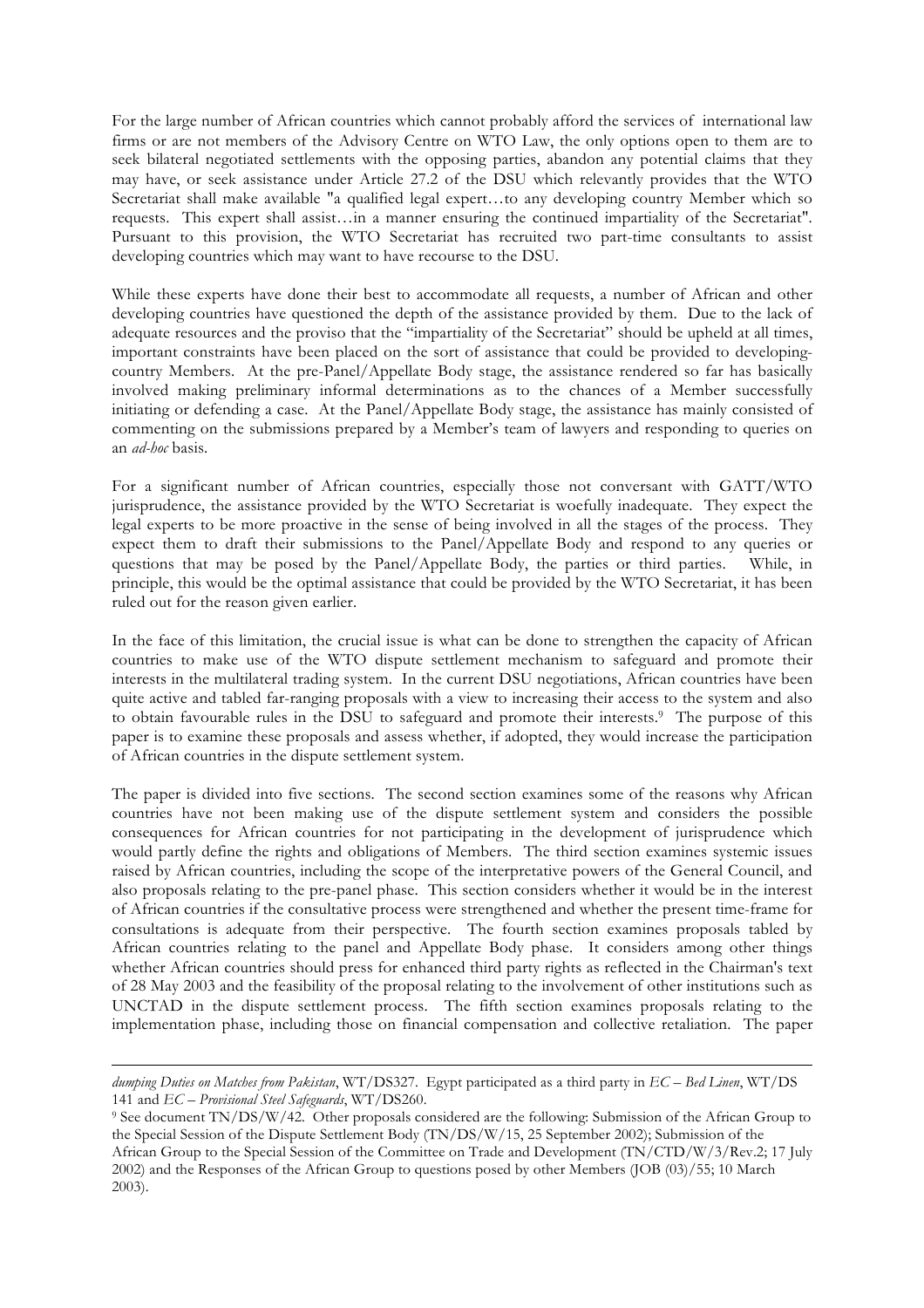concludes with some summary observations and recommendations on how African countries can prepare themselves to benefit from the opportunities that go with membership in the WTO, and how they can seize these opportunities which go in hand with a better understanding of their rights and obligations as Members of the WTO.

# **2. Possible reasons for Africa's low involvement in the dispute settlement process and its consequences**

There are several possible reasons why African countries have not been making use of the dispute settlement system of the WTO to enforce their rights and legitimate expectations. These include the share of African countries in world trade, which was estimated last year to be around 2 per cent by the WTO. With this low figure, it may be argued that it is not surprising that African countries are not making use of the dispute settlement system. They export mostly a few commodities and the priority for them is to remove supply-side constraints which have prevented them from increasing and diversifying their exports. While this argument may be persuasive, it ignores the fact that African countries do often complain about their exports being subject routinely to arbitrary non-tariff measures such as sanitary and phytosanitary measures, technical regulations and standards and overly stringent rules of origin. More importantly, should the barriers to their exports remain, they would eventually find it difficult to increase and diversify their exports.

It has also been suggested that African countries do not have an incentive to institute proceedings at the WTO given the fact that most of their exports receive preferential treatment in their major export markets – the European Communities and the United States. These preferences are non-reciprocal and could be revoked at any time by the preference-giving country without providing any reasons. Some African countries may entertain the fear that initiating actions at the WTO might irritate their major trading partners and put at risk the preferences which they so much depend on. Associated with this reason is the fact that most African countries depend on their major trading partners for budgetary support. With the value of their trade so small and sometimes far less than the Official Development Assistance (ODA) they receive from donor countries, it would make economic sense to continue receiving support from donor governments rather than to initiate actions at the WTO which might not result in increased export earnings. It has been further suggested that traditional African culture has always exhorted the value of settling disputes through mediation and conciliation as opposed to litigation which is perceived as an antagonistic procedure likely to damage relations between countries.

Another possible reason is related to the lack of expertise and resources to engage international law firms to represent them in dispute settlement proceedings. The Trade Ministries of most African countries are inadequately staffed and several do not even have trained international trade lawyers. While the WTO has tried to address this problem by providing training to African trade officials in line with Article 27.2 of the DSU, the impact has not been very significant. For a start, the duration of the dispute settlement courses is too short; they are usually held over four to five days. With the growing complexity of WTO Agreements and the case law, more time would be needed to build the capacity of African trade officials, especially where the officials have not had any prior exposure to international trade law. Also, there ought to be follow-up courses to keep the trained officials abreast of developments in WTO law.

A complicating factor in building and strengthening the capacity of African trade officials is the high turnover of staff in developing-country administrations. People who obtain knowledge about the WTO and its dispute settlement system are likely to be lured away by the private sector which can offer far more attractive salaries than that offered by the government. The point has been made that it would be far more cost-efficient for African countries to engage international law firms or the Advisory Centre on WTO Law in the isolated cases they may be involved in in the future, rather than to expend resources training and retaining full-time trade lawyers who may never actually have the opportunity to practise their art. It would appear that in most African countries, the Trade Ministries are staffed by many economists and a few lawyers, probably reflecting this view.

Another related problem is the prohibitive rates charged by international law firms. Given that very few African countries are members of the Advisory Centre on WTO Law, those which are not may have no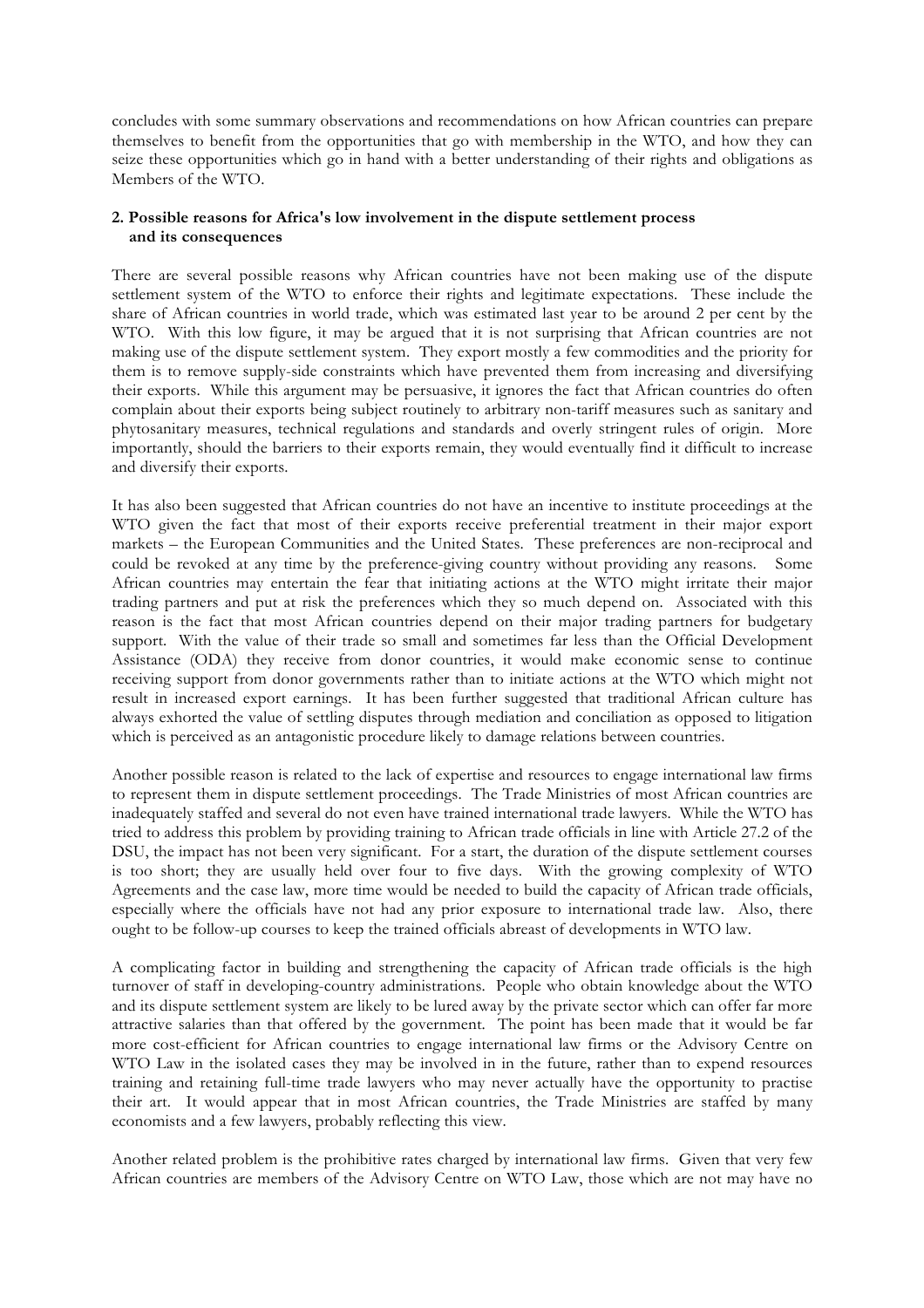option other than to seek the services of international law firms which are usually based in Brussels or Washington.10 According to Gregory Shaffer, the typical hourly rate charged by these firms is US\$600. He also asserts that "[l]awyers for Kodak and Fuji in the Japan-Photographic Film case respectively charged their clients fees in excess of US\$10 million". For a number of African and poor developing countries, it would simply not make economic sense for them to spend such huge amounts when the total value of their export of a particular product may not significantly be in excess of the legal fees they would be charged.

Unlike many developed or advanced developing countries, where there is a strong partnership between government and industry, in most African countries such partnerships are tenuous at best. It is known that in countries such as Brazil and India, which are among the most active users of the dispute settlement system, the private sector routinely pays the legal fees of international law firms to represent their interests in WTO dispute settlement proceedings. There is also the complicating factor that there are no proper institutional structures or mechanisms in place detailing the procedures to be followed if exporters should encounter any market access problems in foreign markets.

A further reason may be the uncertainty whether the responding Member would faithfully implement the DSB's recommendations and rulings within the reasonable period of time either fixed by an arbitrator pursuant to Article 21.3(c) of the DSU or mutually agreed between the parties or approved by the DSB. As a guideline, the reasonable period of time shall normally not exceed 15months from the date of adoption of the report by the DSB. For many African countries which rely on a few export products and markets, this could prove excessive considering the weak state of their industries. Unless, the industry facing barriers is able to find new markets during the period of implementation of the DSB's recommendations and rulings, there is the possibility that it could cease to exist. Given this uncertainty, many African countries prefer to settle disputes through consultations, the advantages being that it is less expensive and could produce results much more quickly. It has also been suggested that there are less incentives for African countries to resort to dispute settlement considering that they cannot effectively retaliate against a country which fails to implement the DSB's recommendations and rulings.

It is clear from the foregoing that there are a number of factors which account for the non-utilization of the dispute settlement system by African countries to enforce their rights and legitimate expectations under the WTO Agreement. The question is whether by not participating in the dispute settlement mechanism, African countries are losing the opportunity to contribute to the development of jurisprudence by panels and the Appellate Body. It may be argued that Africa has other priorities and should not waste scarce resources on dispute settlement. Priority should be given to enhancing market access and removing supply-side constraints, which have prevented them from diversifying their exports and markets. That dispute settlement would only become relevant when Africa has the goods and services to sell in global markets.

While African countries have been relatively active in the DSU negotiations, they have been much more active in the negotiations on agriculture and non-agricultural market access. This would appear to endorse the view that they attach more importance to market access than to dispute settlement. Winning cases through the WTO dispute settlement system would not necessarily ensure market access, as the responding Member may have some difficulties in implementing the DSB's recommendations or rulings. In fact, it could potentially have the opposite effect when the complaining Member has to suspend equivalent concessions or other obligations following the lack of implementation or an agreement on a compensatory package.

Presumably, the reason why African countries are focusing more on the market access negotiations is because they want to ensure that any agreements reached are cast in tight language to prevent future disputes. Their experience with current special and differential treatment (SDT) provisions in the WTO Agreements has reinforced their belief in legal certainty. Many of the SDT provisions are cast in hortatory language and have failed to deliver the market access that African and other developing countries

<sup>10</sup>Only three African countries are members of the Advisory Centre on WTO Law, namely Egypt, Kenya and Mauritius. Least-Developed Countries can, however, avail themselves of the services provided by the Centre.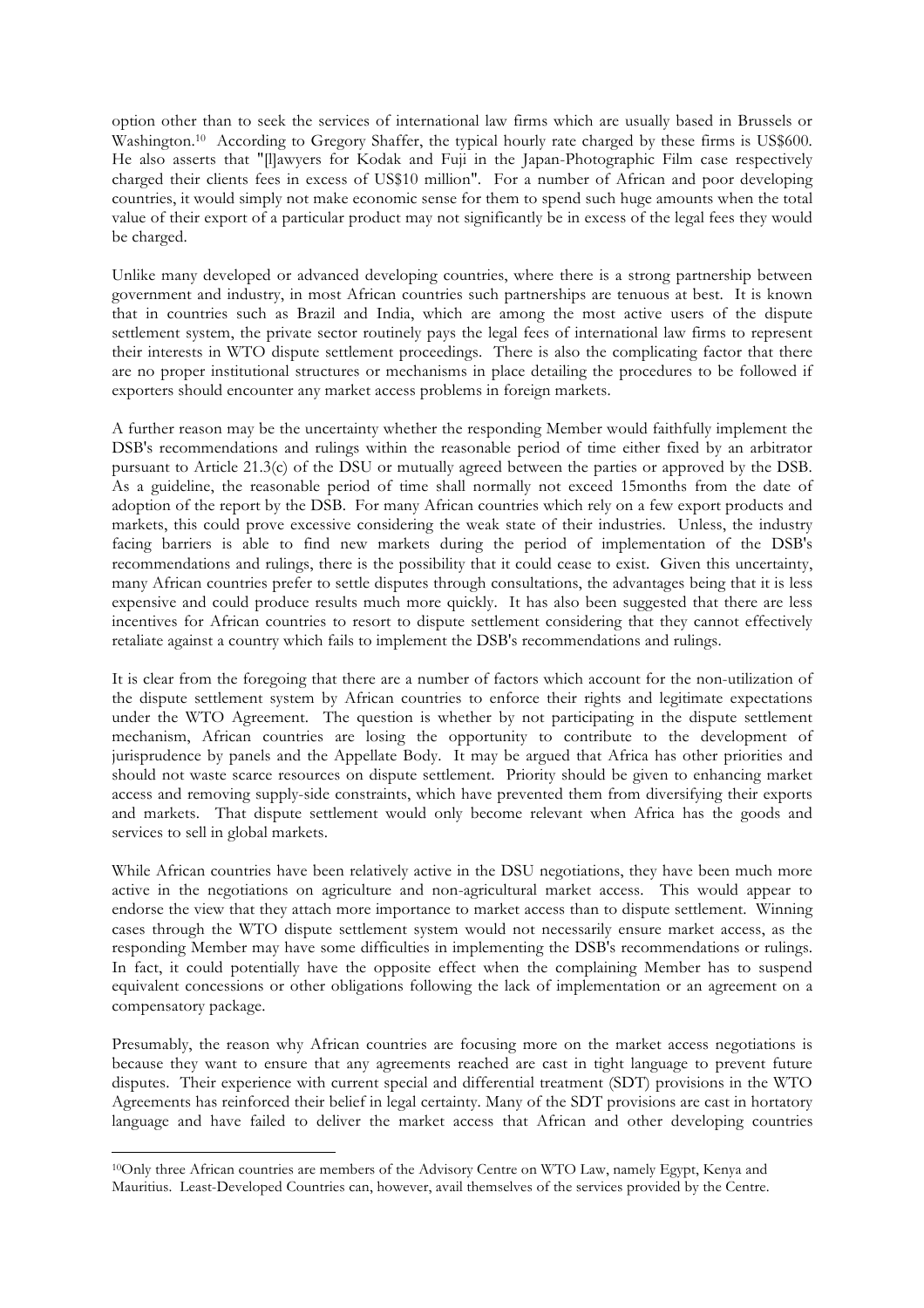expected. Past attempts to use dispute settlement to enforce the provisions of Part IV of the GATT did not yield any positive results.11 The wide differences in the views of developed countries and those of developing countries on the scope of paragraph 44 of the Doha Ministerial Declaration and the resulting failure to make significant progress in reviewing and strengthening SDT provisions have also convinced African and other developing countries to focus more on market access issues in the current round of negotiations.

On the other hand, it has been argued that by failing to participate in the dispute settlement system, African countries are losing the opportunity to contribute to the shaping of "international trade principles and jurisprudence that will govern multilateral trade relations for years to come".12 While participation in the dispute settlement system is important, we do not believe that Africa's trade interests have been prejudiced by its limited involvement in the dispute settlement process. The objective of the dispute settlement system of the WTO is not to create new legal principles that would define or regulate multilateral trade relationships between countries, but to assist the parties to find a solution to their dispute. While it is conceivable that in discharging this role, panels and the Appellate Body might adopt an interpretation which may be at odds with treaty language and thereby indirectly create new obligations, the instances of that happening are very limited. Indeed, Article 3.2 of the DSU makes it clear that the purpose of dispute settlement is to preserve the rights and obligations of Members under the covered agreements and that the recommendations and rulings of the DSB could not add to or diminish the rights and obligations provided in the covered agreements.

WTO Members have jealously guarded their rights and have not hesitated to criticise the Appellate Body anytime that they feel that it has strayed from its terms of reference and adopted an interpretation which would upset the balance of rights and obligations carefully crafted during the Uruguay Round. In *EC-Asbestos*, where the Appellate Body broadly interpreted Article 13 of the DSU relating to its right to receive unsolicited *amicus curiae* briefs, WTO Members convened a special meeting of the General Council to discuss what they saw as judicial activism on the part of the Appellate Body. The representative of Turkey noted that:

"The DSU did not empower the Appellate Body to decide on such a crucial issue ... [T]he Appellate Body should have foreseen to a certain extent the reactions its decision would provoke. Article 13 of the DSU did not give a discretionary power to the Appellate Body. The absence of rules concerning *amicus* briefs did not give a free hand to the Appellate Body but showed the limits of its authority as well as the limits of the system. The Appellate Body should have informed members of the need for new rules instead of elaborating on them."<sup>13</sup>

Similar concerns about the additional procedure adopted by the Appellate Body to accept *amicus* briefs were expressed by other delegations, including Jamaica:

"[Jamaica] was concerned that with its decision, the Appellate Body had expanded access and the rights of non-Members to the dispute settlement process and, by corollary, had diminished members' rights in this critical area of the WTO activities. The Appellate Body had taken this decision without any legislative mandate that could reasonably be construed as a basis to do so ...

<sup>11</sup> In *United Kingdom – Dollar Area Quotas*, the argument by the United Kingdom that it was maintaining trade restrictions to further the interests of certain Caribbean countries was rejected by the Panel. In *Norway – Restrictions on Imports of Certain Textile Products*, the argument by Norway that its restrictions on the export of textile products by Hong Kong, China and its preferential treatment of exports from six developing countries were justified by Part IV of the GATT was rejected by the Panel.

<sup>12</sup> Mosoti Victor, "Does Africa need the WTO Dispute Settlement System", ICTSD, 2003 and "Africa in the First Decade of WTO Dispute Settlement", Journal of International Economic Law, 9(2), pp 457-453, 2006.

<sup>13</sup> WT/GC/M/60; 23 January 2001, para. 79, p.20. See further the *United States – Final Dumping Determination on Softwood Lumber from Canada: Recourse to Article 21.5 of the DSU by Canada*, where the United States expressed serious concerns and disappointment with the reasoning of the Appellate Body in this case: WT/DSB/M/219; 6 October 2006, paras 65-77 at pp 17-20. See also United States criticism of the Appellate Body's report in the case on *United States – Laws, Regulations and Methodology for calculating Dumping Margins*, WT/DS294.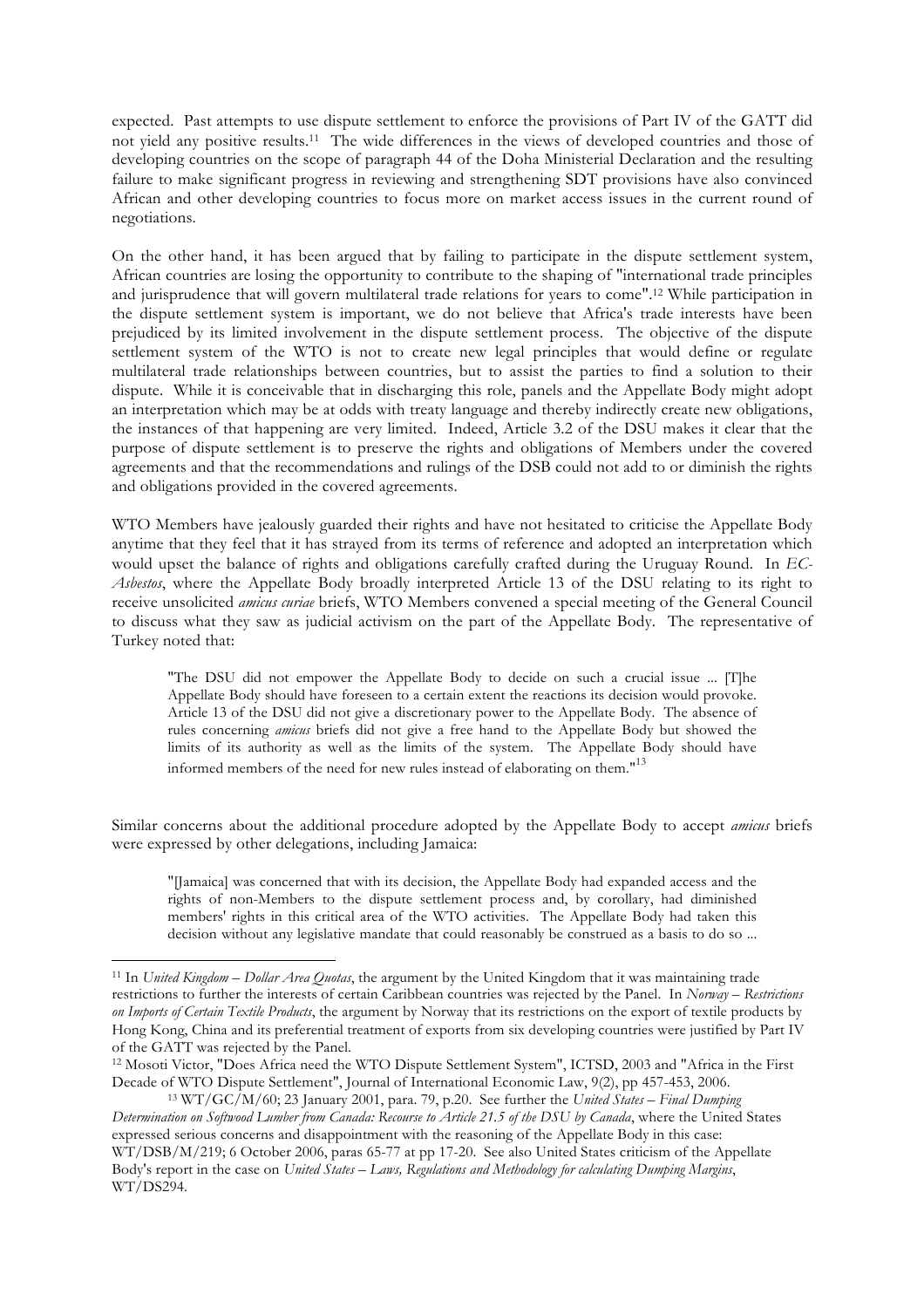The Uruguay Round Agreements were a delicate balance of rights and obligations, and the Appellate Body was a part of that balance. In carrying out its functions, the Appellate Body should act with full regard for legislative authority and for the substantive and procedural rights of Members".<sup>14</sup>

In *Canada – Measures Affecting the Importation of Milk and the Exportation of Dairy Products: Recourse to Article*  21.5 of the DSU by New Zealand and the United States,<sup>15</sup>some Members expressed concern about the interpretation of Article 9.1(c) by the Appellate Body:

"[T]here were several aspects of the analysis in the Appellate Body Report that ... should be of concern to other Members from a systemic standpoint. First, and most disturbing, was the new test that the Appellate Body had read into the text of the Agreement on Agriculture for purposes of determining whether a "payment" existed under Article 9.1(c) of that Agreement. The Appellate Body had stated that to determine whether a "payment" existed, one had to compare the price of the good to the "proper value" of the good, and for the Appellate Body, "proper value" meant the cost of production of the good. Cost of production appeared nowhere in the text of the Agreement on Agriculture, nor was it clear why "proper value", which itself was a term that did not appear in the Agreement on Agriculture equated to cost of production. There were several questions raised by the Appellate Body's reliance on the cost of production. Cost of production was not a general benchmark under the WTO. The Appellate Body had rejected the use of any market price as representing the proper value of a good. It was odd that the WTO would not consider the market as being a good indicator of the value of goods ... There was nothing in the Agreement on Agriculture to suggest that Members had agreed that the cost of production for a private party, not even a government entity, would be relevant in determining whether another private party was receiving a "payment" under Article 9.1(c) of the Agreement on Agriculture. Just as a practical matter, it struck the United States as a particularly unworkable standard given that most Members would not have access to a private party's cost of production data $n^{16}$ 

These cases prove that WTO Members fearlessly defend their rights and obligations and that the Appellate Body has little room to manoeuvre. Indeed, the Appellate Body itself has alluded to the fact that it functions are circumscribed and it does not have the authority to make law. In *United States – Wool Shirts and Blouses*, the Appellate Body held that:

"Given the explicit aim of dispute settlement that permeates the *DSU*, we do not consider that Article 3.2 of the *DSU* is meant to encourage either panels or the Appellate Body to "make law" by clarifying existing provisions of the *WTO Agreement* outside the context of resolving a particular dispute. A panel need only address those claims which must be addressed in order to resolve the matter in issue in the dispute".

It should also be borne in mind that the principle of *stare decisis* is not embedded in the DSU meaning that panels do not necessarily have to follow the decisions of other panels or the Appellate Body in subsequent cases. The facts of cases may at times be similar, but there are bound to be some differences underscoring the need for each case to be decided on its own merits. While the arguments of the parties to the dispute and those of third parties might influence the thinking of panels and the Appellate Body on certain issues, ultimately it is the treaty language which is decisive. By focusing more on the market access issues and insisting on tight legal language to reflect the agreed rules and capture the concessions that would be traded among Members, it could be said that the strategy of African countries is the appropriate one. Not only would it assist them to increase their exports and diversify their markets, but also in the event of disagreement, they are likely to prevail as panels and the Appellate Body would give effect to the ordinary meaning of the terms of the agreement reached by the Members in accordance with the Vienna Convention on the Law of Treaties.

<sup>14</sup> WT/GC/M/60; 23 January 2001, para. 89, p.23.

<sup>15</sup>WT/DS103/RW and WT/DS103/AB/RW; WT/DS113/RW and WT/DS113/AB/RW.

<sup>16</sup> WT/DSB/M/116; 31 January 2002, paras 33-34 at p.8.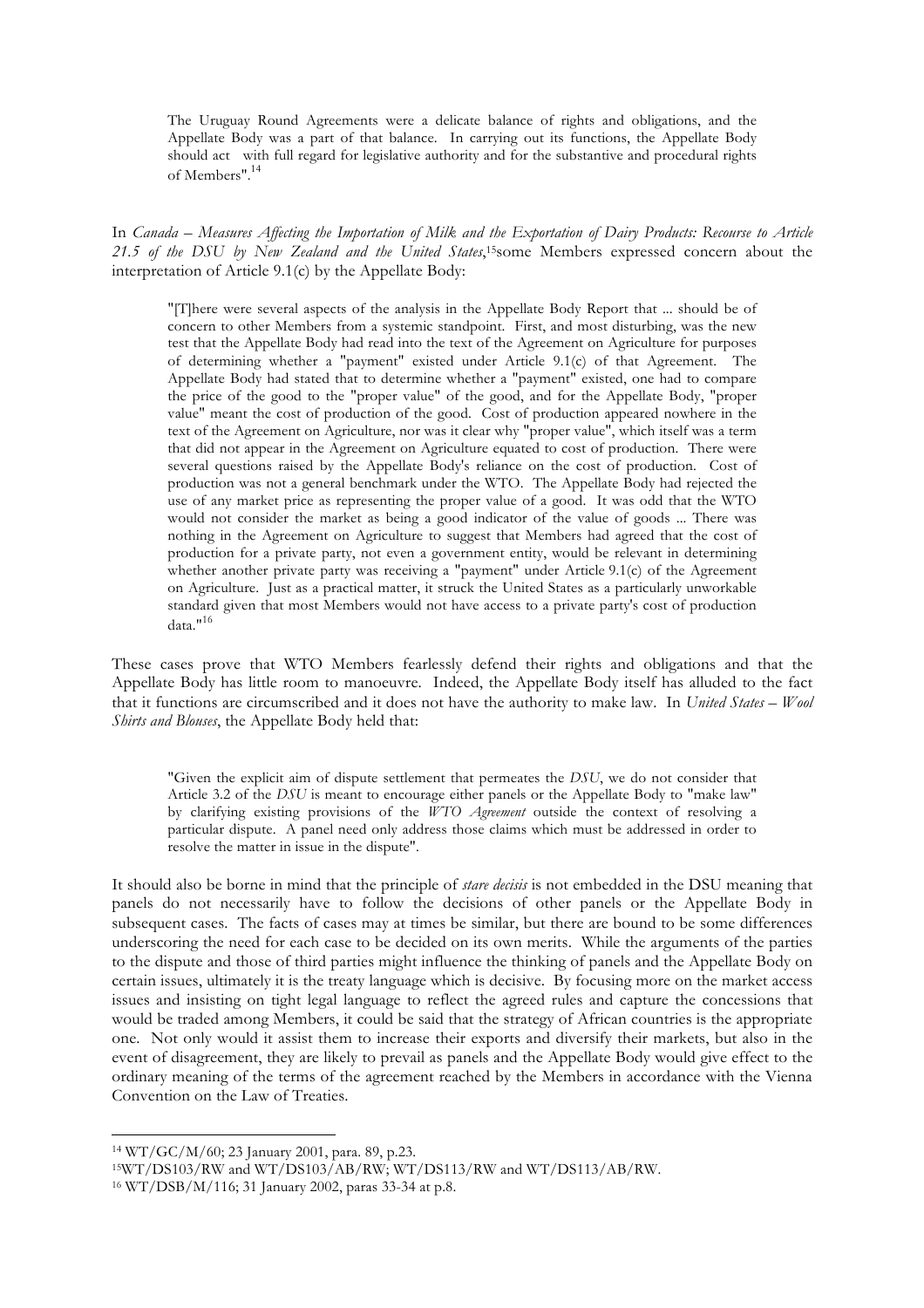In summary, it cannot be disputed that it would be in the interests of African countries if they participated in the dispute settlement mechanism to enforce their rights and legitimate expectations, whenever necessary. However, there is no clear evidence to suggest that non-participation in the system in the past has been damaging to their trade interests. Arguably, some of their exports might have been impeded as a result of unauthorised barriers, but the greater majority of African exports enter their major markets unhindered. The greatest obstacle to the integration of African countries in the multilateral trading system is the existence of numerous supply-side constraints which have prevented them from increasing and diversifying their exports to take advantage of the preferences under schemes such as the African Growth and Opportunity Act (AGOA) and the Cotonou Agreement. In that regard, African countries need to adopt consistent policies which would ensure micro and macro-economic stability and pave the way for sustainable growth and development. The international community must be supportive by increasing aid for trade and improving access for products of export interest to African countries.

African countries realize the importance of the dispute settlement system, hence the submission of detailed proposals to the Special Session of the Dispute Settlement Body to facilitate greater access and ensure the reaping of tangible benefits from the system. To achieve this objective in the medium to long term, it would be advisable for African countries to participate as third parties as often as possible in many disputes so as to become acquainted with the rules and procedures both at the panel and the Appellate Body stages.17 Since joining the WTO in December 2001, China has participated in almost every case as a third party with a view to building its capacity in WTO dispute settlement. The European Communities and the United States as a matter of routine participate in all cases not directly involving them as third parties.

## **3. Proposals of Systemic Importance and those Relating to the Pre-Panel Phase**

### *3.1 Issues of Systemic Importance*

 $\overline{a}$ 

It is the proposal of African countries that where there is a conflict between provisions of any covered Agreement or between any covered Agreements, "the panel or Appellate Body shall refer the matter to the General Council for a determination. In reaching the determination, the General Council may exercise the authority conferred on it under paragraph 2 of Article IX of the WTO Agreement". This proposal was discussed in the Special Session, but it failed to attract broad support among the membership. Among the concerns expressed were that it would lengthen the process and also put panels and the Appellate Body in a straitjacket, as they could not apply established conflict rules to resolve disputes. In the past, panels and the Appellate Body have been able to resolve such situations of conflict without referring the matter to the General Council. They have adopted an approach that had permitted them to interpret the provisions in a harmonious manner. In *Korea – Dairy*, the Appellate Body observed that:

> In light of the interpretive principle of effectiveness, it is the *duty* of any treaty interpreter to "read all applicable provisions of a treaty in a way that gives meaning to *all* of them, harmoniously." An important corollary of this principle is that a treaty should be interpreted as a whole, and, in particular, its sections and parts should be read as a whole. Article II:2 of the *WTO Agreement* expressly manifests the intention of the Uruguay Round negotiators that the provisions of the *WTO Agreement* and the Multilateral Trade Agreements included in its Annexes 1, 2 and 3 must be read as a whole.

There was the concern that the adoption of this proposal would politicize the dispute settlement process and create unnecessary tensions. Under Article IX:2 of the WTO Agreement, the General Council can

<sup>&</sup>lt;sup>17</sup>It should be noted that participating as a third party could also be expensive if the Member chooses to engage private counsel in the proceedings. However, the costs should generally be less than participating as complainants or respondents, especially where the third party only addresses issues of direct relevance to it.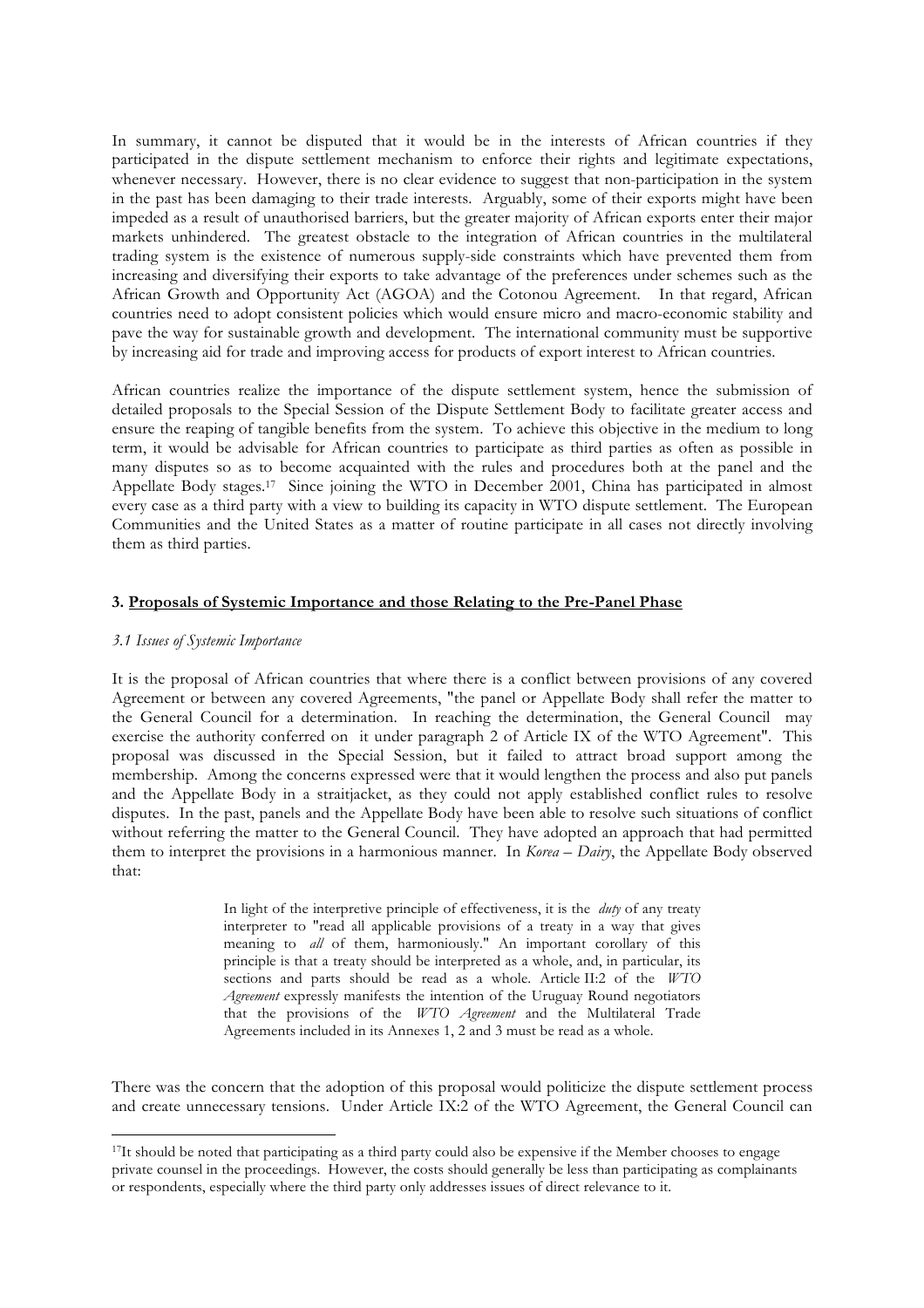adopt authoritative interpretations by a three-fourths majority. This opens up the possibility that the majority can push through an interpretation which is at odds with the treaty language. Panels and the Appellate Body might find it difficult to apply the majority's interpretation if it were not in sync with their overall reasoning in the case. In light of these objections, the African Group's proposal was not reflected in the Chairman's proposal of 28 May 2003.

### *3.2 Consultations Phase*

The basic issue is whether the consultations phase should be strengthened. Some WTO Members seem to be of the view that countries use the consultations phase to drag out the process and that there is usually no commitment to genuinely engage in good faith to resolve the dispute. This view is countered by those who believe that consultations play an indispensable role in the process and saves not only time but resources of the WTO and the parties engaged in the dispute. At the DSB meeting on 20 June 2005, the representative of Chile informed the DSB that it was withdrawing its consultations request in the case on *European Communities - Definitive Safeguard Measure on Salmon*, following the decision by the European Communities to remove the safeguard measures. She said that this case demonstrated that it was not always necessary for cases to go to the panel stage. African countries tend to share this view given their lack of expertise and inadequate financial resources to go through all the phases of the dispute settlement system. They have therefore advocated for a strengthening of the consultations provisions in the DSU.

#### *3.2.1 Request to be joined in consultations*

African countries have proposed an amendment to the DSU, so that requests by least-developed and developing countries to participate in consultations would always be accommodated. Under the current rules, Members do not have an automatic right to participate in consultations, especially when they were requested under Article XXIII of the GATT 1994. While countries can easily join in consultations requested under Article XXII of the GATT 1994, they need to make their request within 10 days after the date of the circulation of the request and demonstrate that they have a "substantial trade interest" in the case. A number of countries have had their requests to participate in consultations rejected either because their request was not made within the stipulated 10 days or they could not demonstrate that they had a "substantial trade interest" in the case.

There is the view among developing countries that the DSU is quite vague and gives too much discretion to the responding Member to decide whether or not a country has a "substantial trade interest". The DSU does not define the term "substantial trade interest" leaving it to countries to apply their own criteria. It has also been said that the Article is not consistent as it refers both to "substantial trade interest" and "substantial interest". It is not known if the terms are interchangeable, and if they are not, how each should be interpreted. Under GATT practice in the market access area, a country would be considered as having a "substantial interest" in a product if its market share constituted 10 per cent or more of total trade. It is not clear if this benchmark has any relevance as far as the test under Article 4.11 of the DSU is concerned. While Article 4.11 recognises the right of a country whose request to join in the consultations has been refused to request new consultations in respect of a matter, it has hardly been made use of by developing countries, including African countries for a number of reasons, such as the lack of resources and expertise. Participating in consultations with other countries gives developing countries an opportunity to build capacity and know first-hand how the system operates.

The main reason given by countries which oppose an automatic right to be joined in consultations is that it would lengthen the process, especially where there are many interested countries and also diminish the ability of the parties to reach mutually agreed solutions. They stress that the purpose of the WTO dispute settlement system is to settle a dispute between the disputing parties and that while the interests of other countries may be important, they are not sufficient to supplant the primary objective of the system. There can be no doubt that African and other developing countries would greatly benefit from flexible rules in this area. The challenge therefore seems to be how to find an appropriate balance between the interests of developing countries and that of the parties to the dispute. It should be pointed out that the Chairman's text virtually maintained the status quo; countries wishing to be joined in consultations would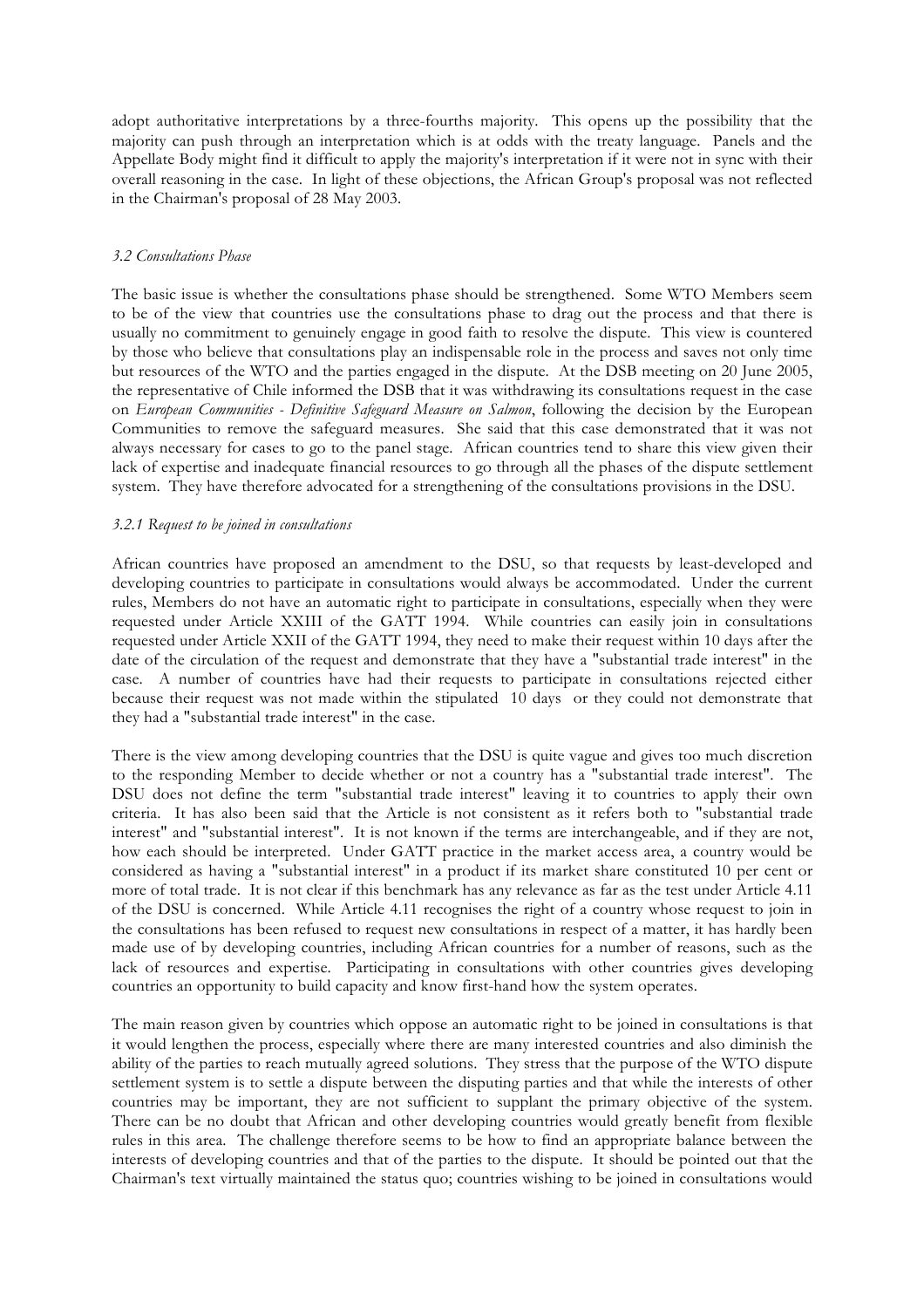need to demonstrate that they have a "substantial trade interest" in the matter. In a recent proposal, Argentina, Brazil, Canada, India, Mexico, New Zealand and Norway have proposed an "all or nothing" approach, under which the responding Member could choose either to reject or accept all requests to be joined in the consultations under Article XXII of the GATT 1994.18

## *3.2.2 Time-frame for consultations*

Although this issue was not directly addressed by the African Group, it would appear that they are in support of maintaining the current time-frame, which allows the parties to consult for 60 days, after which a request for the establishment of a panel could be made assuming that the consultations fail to settle the dispute between them. Some developed countries want the time-frame to be reduced to 30 days. They argue that 30 days are enough if the parties are really interested in finding a solution to their dispute. The view of several developing countries is that given their lack of financial and human resources, they need a longer time-frame to engage in fruitful consultations.

## *3.2.3 Demonstration that the special interests of developing countries have been taken into account*

The proposal by the African Group to the Committee on Trade and Development provides that:

"in the proceedings developed-country Members shall present evidence of, and in the written decisions, the panels and the Appellate Body shall indicate, how special attention has been given to particular problems and interests of developing country Members during the stage of consultations".<sup>19</sup>

This proposal in effect combines the language of Articles 4.10 and 12.11 of the DSU. The concern of African and other developing countries is that the present language in Article 4.10 is very weak. It uses the word "should" instead of "shall", thus imposing no legal obligation on developed countries to give special attention to the particular problems and interests of developing-country Members. The Chairman's text proposes a tightening up of the language in the article by replacing "should" with "shall". This proposal was not received enthusiastically by other developing countries, who pointed out that what was needed was rather operationalization of the Article in terms of establishing detailed procedures which have to be followed by developed-country Members. It was not enough for a developed country to merely assert that it had taken into account the interests of the developing-country Member, and later decide to pursue the case by requesting the establishment of a panel to examine the consistency of the measures of the developing-country member with a covered agreement. It is the expectation of African countries that this proposal would oblige developed countries to engage in good faith consultations with them, instead of treating consultations as a mere perfunctory exercise.

# *3.2.4 Measures withdrawn before, or in the course, of consultations*

African countries are proposing that Article 3.6 of the DSU should be amended by re-numbering the current provision as paragraph (a) and adding the following paragraphs:

(b) Developed-country Members that adopt measures against developing or least-developed country Members and withdraw them in the course of consultations or 90 days before the commencement of consultations pursuant to Article 4 of this Understanding shall notify them individually or jointly to the DSB within 60 days of their withdrawal. The notification shall describe the measure and the reason or circumstances for the withdrawal, state whether consultations were held and finalised, and indicate the amount of injury to the developing or least-developed country Member resulting from the measure. Disputes over the amount of injury may be referred to arbitration under Article 25 of this Understanding.

<sup>18</sup> TN/DS/M/23; 26 May 2005, paras 2-3 at pp 1-2.

<sup>19</sup> TN/CTD/W/3/Rev.2; 17 July 2002.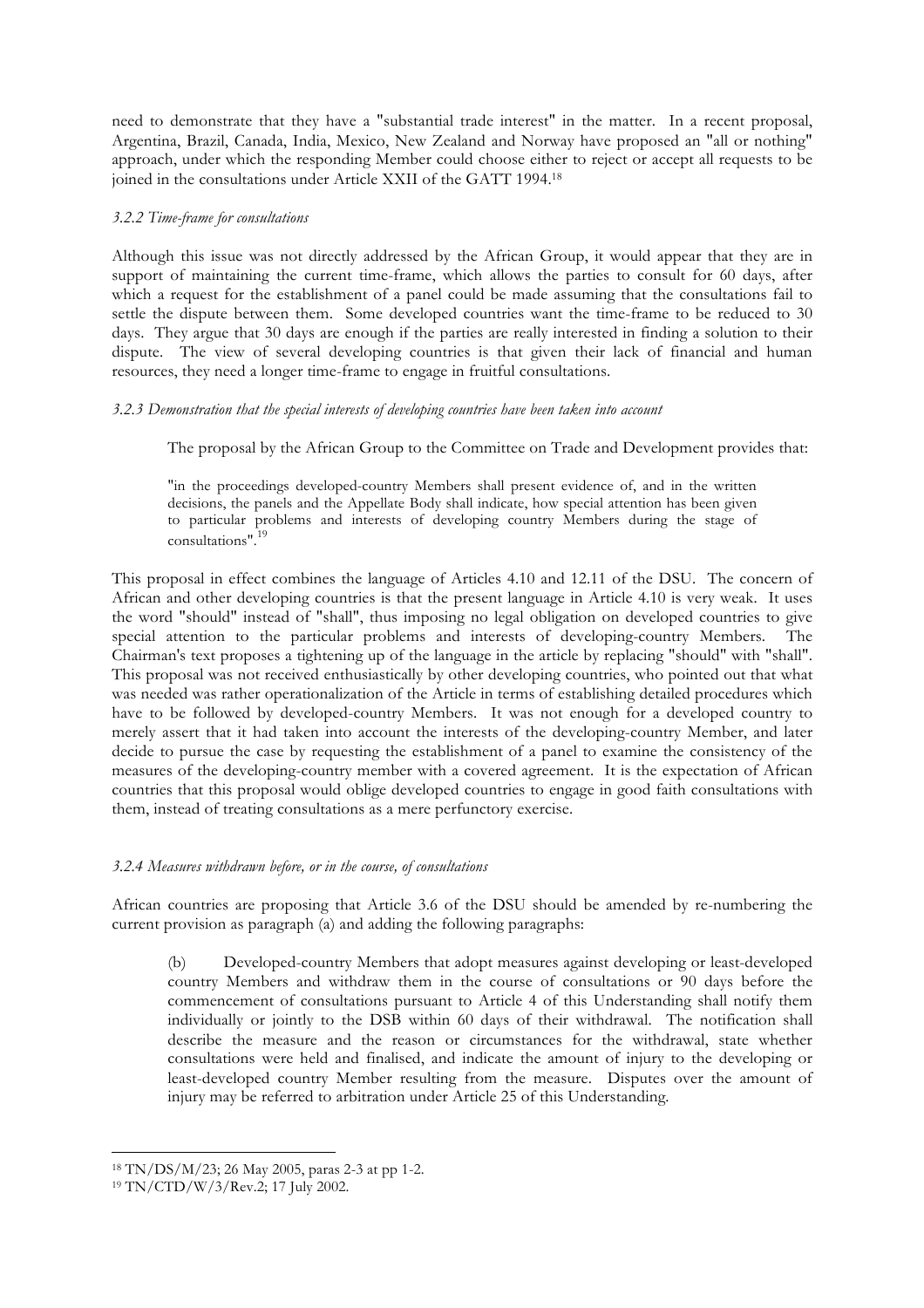(c) Where injury has resulted from the withdrawn measure, and if the developing or least developed-country Member so requests, the DSB may recommend monetary and any other appropriate compensation taking into account the nature of injury suffered. The level of compensation shall be determined by arbitration in accordance with Article 25 of this Understanding and shall be implemented *mutatis mutandis* in accordance with Articles 21 and 22.

(d) The requests referred to in paragraph (c) may be made at the meeting of the DSB considering the notification of the withdrawn measures or subsequently within a period of 60 days, unless there are exceptional circumstances justifying the consideration of the request at a later date.

The underlying reason for this proposal seems to be that African and other developing countries should not suffer any damage as a result of inconsistent measures adopted by a developed-country Member, which are later withdrawn either before the commencement or during consultations between the parties. For African countries which do not have competitive industries, the mere imposition of trade-restrictive measures could have devastating consequences on the industry affected. Depending on the length of time the measures are implemented, some industries may not survive. Thus, the mere withdrawal of the measures might not be enough. It is in this sense that African countries are seeking retroactive compensation. It should be noted that Mexico has made a similar proposal.

When this proposal was discussed in the Special Session, it received very little support. While some Members were sympathetic to the underlying reasons behind this proposal, others thought that it would introduce a very fundamental change to the way the DSU has operated since its inception. For these countries, the mandate of the Special Session was restricted to making improvements and clarifications and that the proposed amendment by African countries was clearly not within the ambit of the mandate. Apart from this philosophical debate, the proposal may raise some practical problems. First, it would be difficult to convince some developing countries that the proposal should be applicable only when the responding Member is a developed country. A country whose industry has suffered irreparable damage would prefer to be compensated by the country which has adopted the WTO-inconsistent irrespective of its status as a developed or a developing country. Exempting developing countries from the application of this measure would send a bad signal that it is okay for developing countries to adopt trade-restrictive measures against each other. The increasing number of disputes between developing countries suggests that such a decision would be at odds with the current thinking and practice of several developing countries.

Second, it is difficult to understand why the parties should make an elaborate notification to the DSB when the measure is withdrawn before consultations under the DSU take place. Third, unless a joint notification was made by both parties, it would be difficult to expect the developed-country Member to acknowledge in its notification that the measure it adopted was in violation of its WTO obligations and that it had caused injury to a developing-country Member. Fourth, the level of compensation need not be determined by arbitration. While arbitration could be resorted to when the parties are in disagreement as to the amount of level of nullification and impairment, compensation in WTO law is always voluntary and a party could not be mandated to provide compensation.

### **4. Proposals Relating to the Panel and Appellate Body Phase**

### *4.1 Development Perspective in the Terms of Reference of Panels*

African countries are proposing that Article 7 of the DSU concerning the terms of reference of panels should be amended by adding paragraphs 4 and 5 as follows:

4. Where a developing or least-developed country Member is a party to any dispute under this Understanding, the panels, in consultation with relevant development institutions where necessary, shall consider and make specific findings on the development implications of the issues raised in the dispute and shall specifically consider any adverse impact that findings may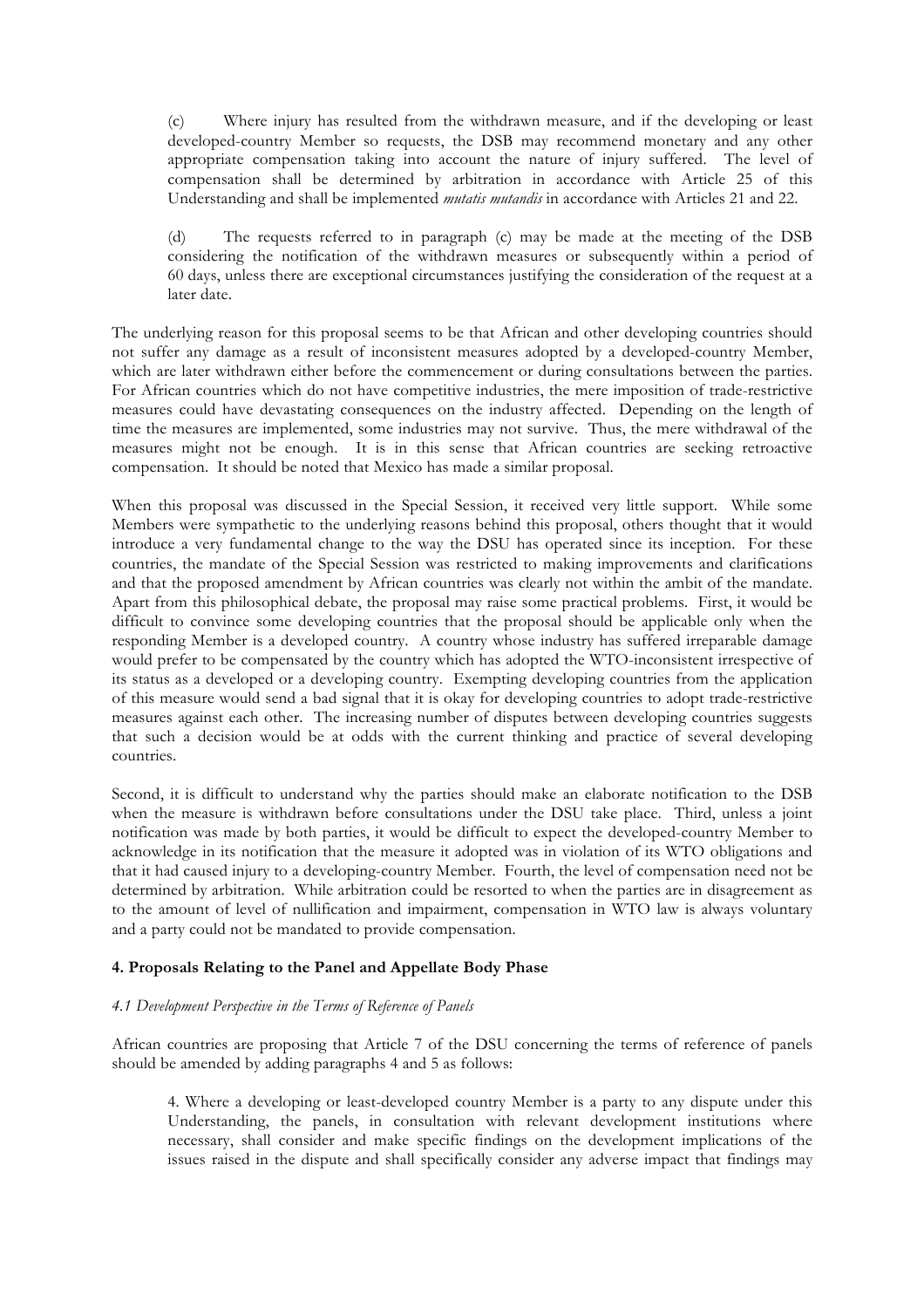have on the social and economic welfare of the developing or least-developed country Member. The DSB shall fully take those findings into account in making its recommendations and rulings.

5. This Understanding is an important mechanism for achieving the development objectives of the WTO Agreement. Accordingly, the findings of the panels and the Appellate Body, and the recommendations and rulings of the DSB shall fully take into account the development needs of developing and least-developed country Members. The General Council shall review this Understanding every five years in order to consider and adopt appropriate improvements to ensure the achievement of the development objectives of the WTO Agreement.

This proposal received very little support when it was discussed in the Special Session and was not reflected in the Chairman's text. A number of concerns were raised by Members. There was the view that it would hamper the work of panels and delay the dispute settlement process. It was also stated this proposal would divert panellists from their primary function which was to settle trade disputes in accordance with the agreements reached by WTO Members. By virtue of their background, several panellists may not be well-equipped to undertake such socio-economic analyses. There was the fear that involvement of institutions such as UNCTAD, UNDP and ILO would politicize the dispute settlement process and undermine its rules-based nature much to the detriment of all Members.

While the International Monetary Fund has a role to play in Article XV of the GATT 1994 in relation to balance of payments, what is being proposed by African countries goes further than that. If carried to its logical conclusion, this proposal would oblige panels, for example, to ignore WTO rules when it is adjudged by the relevant development institutions that the withdrawal of an inconsistent WTO measure by a developing country Member would harm its country's socio-economic interests. Such a ruling would not inspire confidence in the dispute settlement system and compromise its role as a central element in guaranteeing security and predictability to the multilateral trading system.

### *4.2 Third Parties*

# *4.2.1 Definition of "Substantial Interest"*

As previously noted, the DSU does not define the term "substantial interest" nor does it provide useful guidance on how it may be interpreted. As a result of this omission, countries apply different criteria, with some insisting on a higher threshold. Some countries insist on countries having at least a 10 per cent market share in accordance with GATT practice. For African countries, a higher threshold would not be in their interest given the fact that their share in most products in their major markets are below five per cent. It is against this background that African countries have proposed the following definition to be added to the existing paragraph 2 of Article 10 of the DSU:

"For purposes of developing and least-developed country Members, the term "substantial interest" shall be interpreted to include, any amount of international trade; trade impact on major domestic macro-economic indicators such as employment, national income, and foreign exchange reserves; the gaining of expertise in the procedural, substantive, and systemic issues relating to this Understanding; and protecting long-term development interests that any measures inconsistent with covered agreements and any findings, recommendations and rulings could affect".

This proposed definition was rejected by the major trading partners who thought that it would make the participation of all developing countries automatic regardless of whether or not they have a substantial interest in the matter. The apprehension is that if you have too many countries participating as third parties, it could lengthen the dispute settlement process and also make it difficult for the parties to explore the possibility of reaching a mutually agreed solution. The Chairman's text leans in favour of requesting countries seeking third party rights to have a substantial interest in the case. From a practical point of view, it is doubtful if this proposal would substantially change the current practice. Member countries that request third party rights at the DSB meeting at which a panel is established are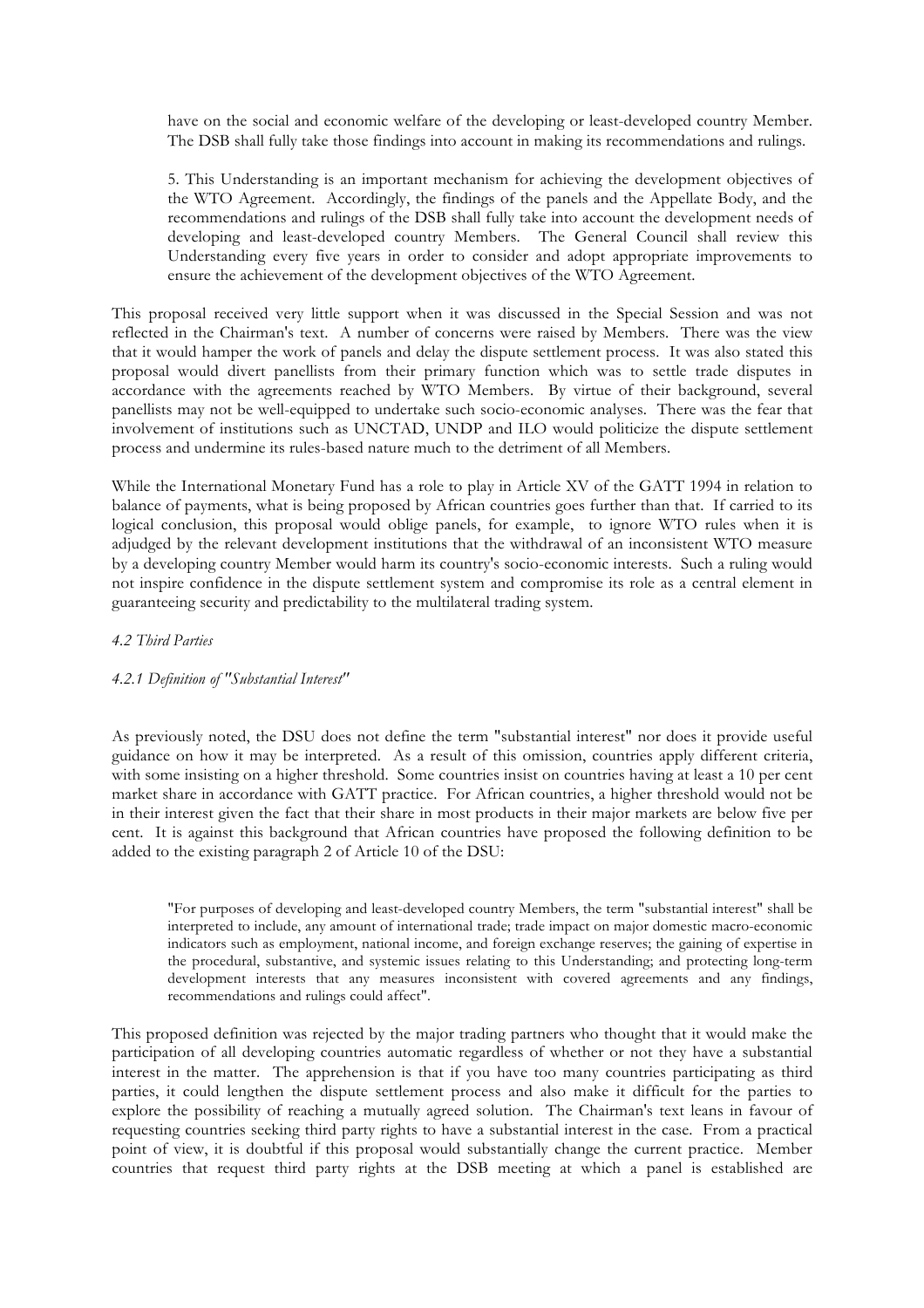automatically granted third party rights, so are those that communicate interest within 10 days of the establishment of the panel.

#### *4.2.2 Access to Meetings and Documentation*

The African Group proposes that paragraph 3 of Article 10 of the DSU should be replaced with the following language:

"Third parties shall receive all the documentation relating to the dispute from the parties, other third parties, and the panel without prejudice to the provisions of paragraph 2 of Article 18. Third parties, if they request, shall have a right to attend the proceedings and to be availed the opportunity to put written and oral questions to the parties and other third parties during the proceedings."

In the discussions in the Special Session, there was a broad consensus on the need to enhance the thirdparty rights, particularly in terms of improving access to meetings and documentation. The Chairman's text reflects the views of Members on this issue by providing that third parties shall be entitled to receive all submissions of the parties and of other third parties, except those portions containing privileged information, up until the issuance of the interim report to the parties. The submissions of third parties shall be made available to the parties, other third parties and the panel, and they shall be entitled to attend all substantive meetings of the panel with the parties preceding the issuance of the interim report, except those meetings or portions thereof, where privileged information would be discussed. The text further provides that third parties shall have the opportunity to be heard by the panel and their submissions shall be reflected in the panel report. They shall be entitled to receive the descriptive part of the report containing their arguments and be able to provide comments within the period specified by the panel. In some respects, the Chairman's text goes further than the proposal by the African Group. A recent proposal by the group of seven countries also recommended an enhancement of third party along the lines in the Chairman's text.20

### *4.2.3 Third Participants in Appellate Body proceedings*

The proposal by the African Group advocates the replacement of Article 17.4 with the following language:

"The parties to the dispute may appeal a panel report. Third parties in the panel proceedings, if they request, shall have a right to attend the proceedings and have an opportunity to be heard and to make written submissions to the Appellate Body. Their submissions shall also be given to the parties to the dispute and shall be reflected in the Appellate Body report."

The language in the Chairman's text does not differ significantly from the proposal by the African Group. Under the Chairman's text, it is stated explicitly that third parties which had notified the DSB of their substantial interest in a matter pursuant to Article 10.2 of the DSU "shall have an opportunity to be heard and make written submissions to the Appellate Body". The text goes further in proposing that a Member country which had not notified its substantial interest in a matter pursuant to Article 10.2, but had subsequently notified the DSB and the Appellate Body of its substantial interest in a matter within 10 days of the filing of a notice of appeal, shall also have an opportunity to be heard and to make written submissions to the Appellate Body.

While this proposal was supported by a significant number of developing countries, including African countries, the view was expressed that it could delay the proceedings at the Appellate level, especially where there were many Members interested in participating in the proceedings. The argument was made that the primary function of the dispute settlement system was to resolve disputes between the parties in a

<sup>20</sup> TN/DS/M/23; 26 May 2005, para. 4 at p.2.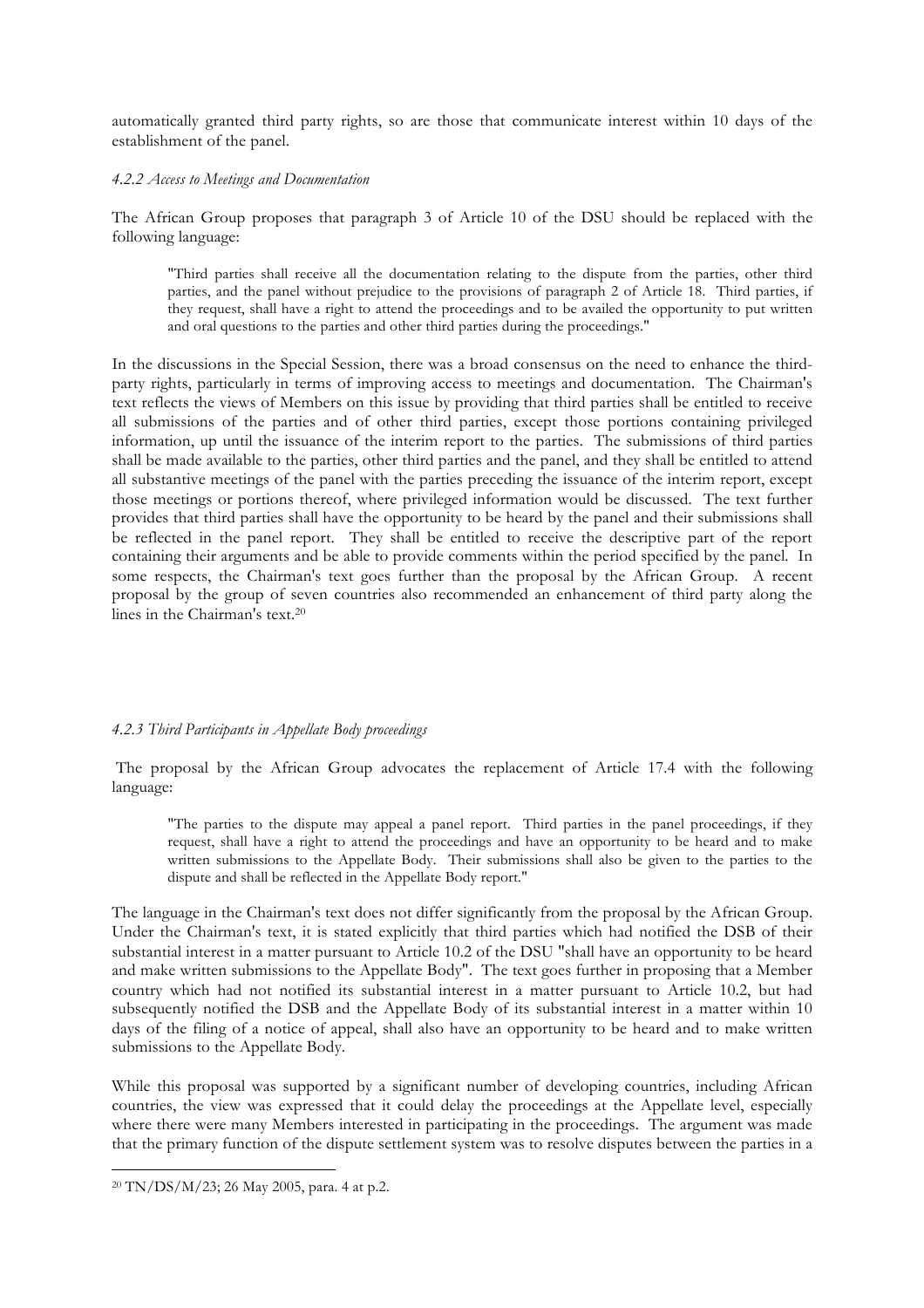prompt and satisfactory manner. The counter-argument advanced was that some Members may only become aware of the systemic implications of a case after the panel report had been circulated and that it would be unfair to exclude them from the process when their interests would be affected. Given the wide differences in the views of Members, consensus could not be reached on the Chairman's proposal. In their recent proposal, the group of seven countries expressed support for the Chairman's proposal, *albeit* indirectly by urging that Member countries which did not participate as third parties in the panel proceedings should be allowed to participate as third parties at the appellate stage:

"Given the systemic interest in issues considered at the appellate stage and the interest of members to make their views known, there was no valid reason for denying them that opportunity. Additionally, amending Article 17.4 of the DSU to incorporate the right of members to join as third parties at the appeal stage would allow Members with limited resources to participate in the process. They would not have to participate in the panel proceedings before they could be allowed to participate in the appellate proceedings".<sup>21</sup>

This proposal has two key advantages for African countries. First, it would help build and strengthen the capacity of African countries in this highly complex area. Having the opportunity to participate as third parties in both panel and Appellate Body proceedings would let them know first-hand how the system works. The experience that would be acquired would become very handy, once African countries start participating actively in the dispute settlement system

# *4.3 Composition of Panels*

The African Group and the LDC Group have proposed that in disputes involving a developing country or a least-developed country, one of the panelists should come from a developing country or a leastdeveloped country, as the case may be. The reason behind this proposal seems to be that a panelist from a developing country or a least-developed country is likely to show greater appreciation of the prevailing conditions in the developing or least-developed country and the arguments presented to the Panel than a panelist from a developed country. The other argument is that the selection of panelists from developing countries helps to build and strengthen their capacity to participate more effectively in the dispute settlement system.

While it may be true that panelists from developing countries are likely to show greater appreciation of the prevailing conditions in the developing or least-developed country and the arguments presented by it to the Panel than one from a developed country, it is doubtful if this would influence the eventual outcome. The rules of the WTO cannot be ignored in order to give a favourable decision to the developing-country Member. The interests of developing countries would be better guaranteed under the relevant WTO Agreements rather than under the DSU. If there is a mandatory special and differential treatment provision in a WTO Agreement, the panel or the Appellate Body would have no option but to take due account of it regardless of where the panelists come from..

Furthermore, the argument that panelists from developing countries help build and strengthen the capacity of developing countries in WTO dispute settlement is not entirely persuasive. Several of the panelists who have been appointed from developing countries do not have any government affiliation and as such it is difficult to see in which way they could be said to be contributing to the building and strengthening of a country's capacity to participate in the dispute settlement system. Some credence could be given to this argument if the panelists were later to advise their governments. Furthermore, there seems to be a pattern of selecting panellists from a few developing countries. In the case of Africa, most of the panelists have come from either Egypt or South Africa. Thus, it is inaccurate to argue that these panelists are helping to build the capacity of African countries. In any event, what African countries need is sustained training and continued exposure in order for them to build capacity in this area.

The African Group has not expressed any definite views on the proposal by the EC for a system of permanent panelists. Africa's interests could be safeguarded under the proposed system if the method of

<sup>21</sup> *Ibid*, para. 5 at pp 2-3.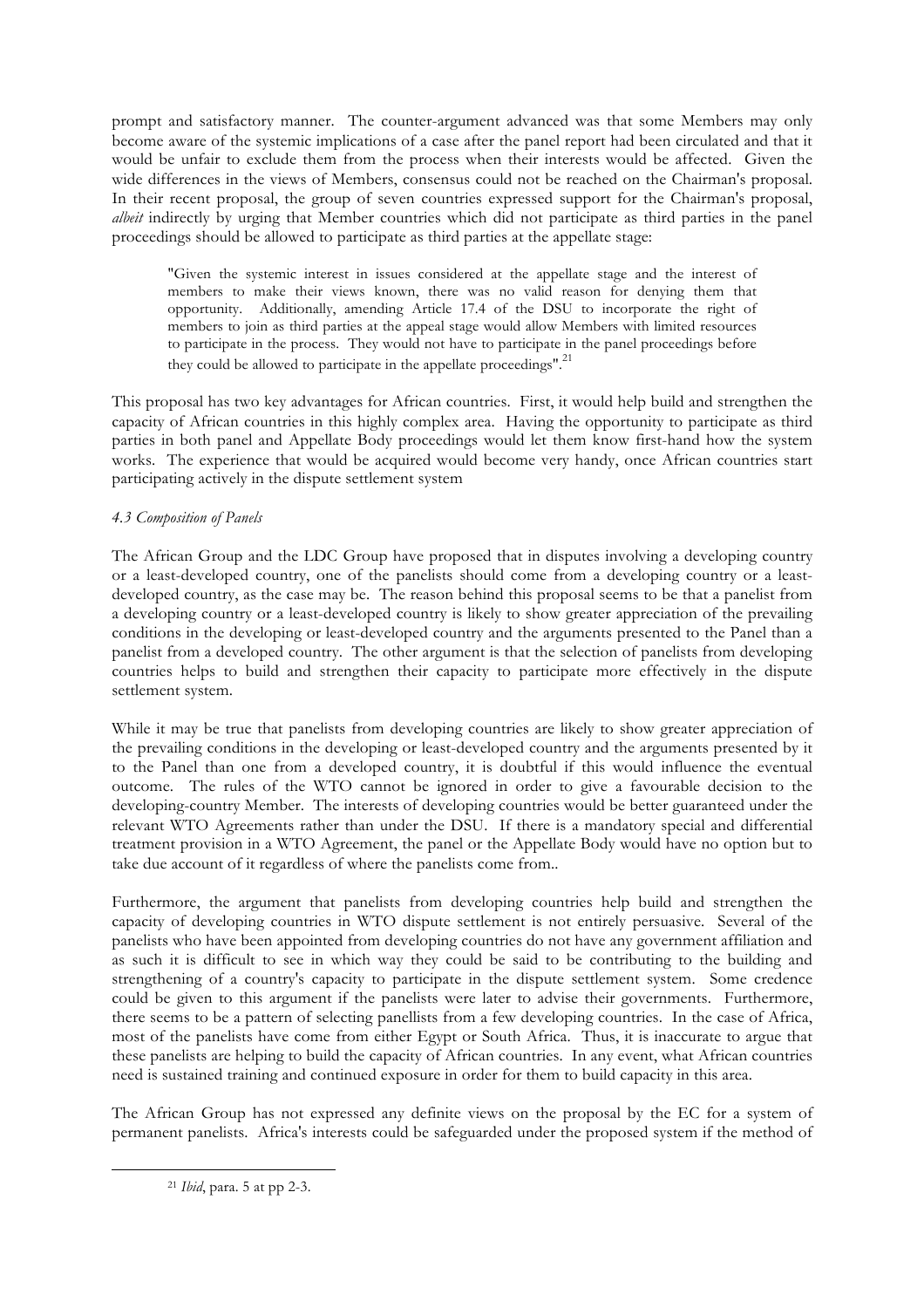selection of the panelists is as transparent as the method for selecting Appellate Body members. Depending on the total number of panelists who will be appointed, the different regions of Africa could each have a representative.

## *4.4 Scope of Article 13 of the DSU*

African countries propose that Article 13 of the DSU should be amended by adding the following as paragraph 3:

> 3. "For purposes of this Article, "the right to seek information and technical advice" shall not be construed as a requirement to receive unsolicited information or technical advice."

It is clear from the formulation that African countries want panels and the Appellate Body to give a very narrow interpretation of Article 13 of the DSU. Put in another way, they want the judicial bodies to exercise restraint and reverse their earlier rulings permitting NGOs, IGOs and other bodies to submit *amicus curiae* briefs. The discussion of this issue was polarized in the Special Session with a significant number of developing countries criticizing panels and the Appellate Body for exceeding their authority and adopting a very flexible interpretation of this article. This view was not shared by developed countries which seemed to be of the view that it was within the rights of panels and the Appellate Body to make such determinations. If the discussions in the Special Session offer a clue, it would be difficult for consensus to be achieved on this proposal. It should be mentioned that India and a group of other developing countries have tabled a similar proposal.

# **4.5 Separate Opinions of Panelists and Appellate Body members**

The African Group has proposed that panelists and members of the Appellate Body should each deliver a separate opinion, unless they are in agreement. With this in view, the Group has called for the replacement of Articles14.3 and 17.11 with the following language:

"[Each panelist [Appellate Body member] shall deliver a fully reasoned, separate written opinion stating clearly the party which has prevailed in the dispute. Where two or more[ panelists] [members] are in agreement, they may decide to provide a joint opinion. The majority opinion shall be the decision of the[ panel] [Appellate Body].]"

This proposal was strongly opposed by several Members in the Special Session. They argued that it would undermine the authority of the Appellate Body and the collegiality which currently exists among its members enabling them to work together effectively and efficiently. The argument is also made that it is necessary to preserve the anonymity of panelists and Appellate Body members. A further reason is that under the current rules and procedures, it is possible for a panelist or an Appellate Body member to write a separate opinion and that no purpose would be served by specifying this in the DSU. It is recalled in that in the recent *EU-GSP* case, one panelist wrote a separate opinion on one of the issues under consideration.

It is the view of African countries that while it is true that under the current system, it is possible for a panelist or a member of the Appellate Body to write a separate opinion, the whole system is structured in a such a way as to discourage the issuance of separate opinions. African countries do not share the view that separate opinions would undermine the credibility of the dispute settlement system. Insofar as the decisions are well-reasoned, they could actually enhance the credibility of panels and the Appellate Body.

# **5. The Implementation Phase**

### *5.1 Development Perspective in the Implementation of Recommendations and Rulings*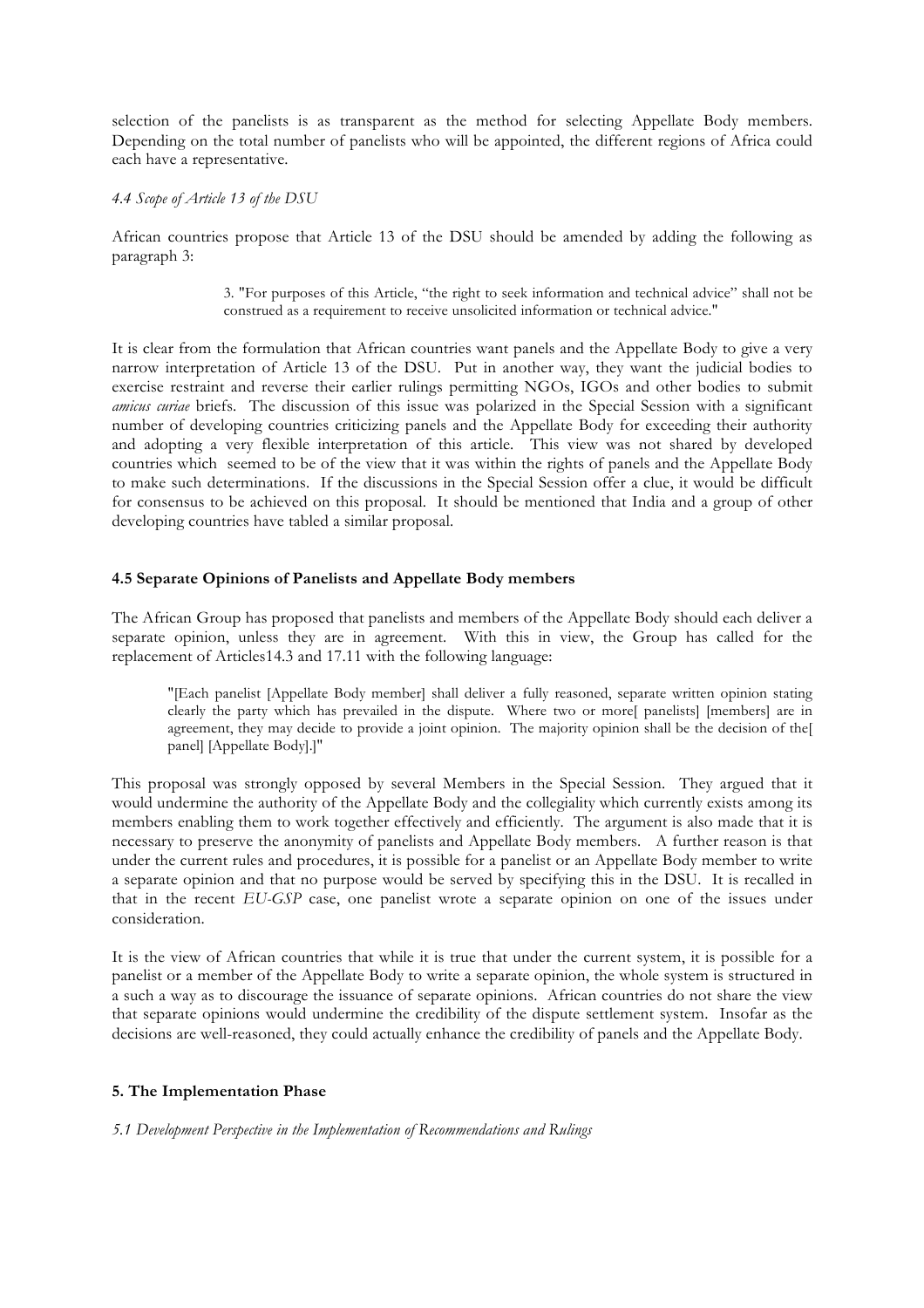The African Group has proposed that Article 21.2 of the DSU should be amended by adding the following:

"In this regard, notwithstanding any finding of inconsistency of measures with a covered agreement, the DSB, if requested by the developing-country Member and fully taking into account the findings of the panel or Appellate Body, as well as the reports of relevant development institutions where appropriate, on the development implications of the issues raised in the dispute, may recommend arbitration in accordance with Article 25 for purposes of drawing up an adjustment programme under which the developing-country Member will gradually implement the recommendations and rulings."

This proposal failed to attract broad support when it was discussed in the Special Session. The view was expressed that it would undermine security and predictability, as its sole objective is to delay the implementation of the recommendations and rulings of the DSB. It should be noted that in determining the reasonable period of time for the implementation of the DSB's recommendations and rulings, arbitrators have in the past taken into account the special situation of developing countries. In *Indonesia - Autos*, the arbitrator, for example, noted that:

"Indonesia is not only a developing country, it is a developing country that is currently in dire economic and financial situation. Indonesia itself states that its economy is "near collapse". In these very peculiar circumstances, I consider it appropriate to give full weight to matters affecting the interests of Indonesia as a developing country pursuant to the provisions of Article 21.2 of the DSU. I, therefore, conclude that an additional period of six months over and above the six-month period required for the completion of Indonesia's domestic rule making process constitutes a reasonable period of time for implementation of the recommendations and rulings of the DSB in this case." $^{22}$ 

### *5.2 Monetary Compensation and Computation of Injury*

The African Group has proposed the amendment of Article 21.8 of the DSU by adding the following:

"Further, if the case is one brought by a developing-country Member against a developed-country member, the DSB may recommend monetary and other appropriate compensation taking into account the injury suffered. The quantification of injury and compensation shall be computed as from the date of the adoption of the measure found to be inconsistent with covered agreements until the date of its withdrawal."

This proposal did not attract broad support when it was discussed in the Special Session. A number of countries were concerned that it would fundamentally alter the way the DSU operates by introducing retroactivity into the system. There was also some uneasiness about introducing monetary compensation into the system. It must be pointed out that while compensation has predominantly taken the form of reducing barriers on products of export interest to the prevailing Member, there was at least in one case (US – Copyright), where the parties agreed on a financial package. It should be noted that the facts of this case were quite unique and it should not be taken as a precedent for future cases.

In the GATT/WTO, compensation has always been voluntary and it can be expected that the greater majority of Members would like it to remain that way. Operationally, it would be difficult for the DSB to come to a consensus decision on this issue, assuming the principle was accepted by Members. It is likely that some Members would question why injury and compensation should be calculated from the date of the adoption of the measure and not the date of the establishment of the panel or the date of the adoption of the panel report. If injury and compensation were to be calculated from the date of the adoption of the measure, it could lead to "unjust enrichment", especially where there was no trade to the responding Member prior to the initiation of the action or if exports only commenced some years after the introduction of the measure.

## *5.3 Collective Enforcement of Recommendations and Rulings*

<sup>22</sup> *Indonesia – Certain Measures Affecting the Automobile Industry*, Award of the Arbitrator, WT/DS54/15, para. 24 at p10.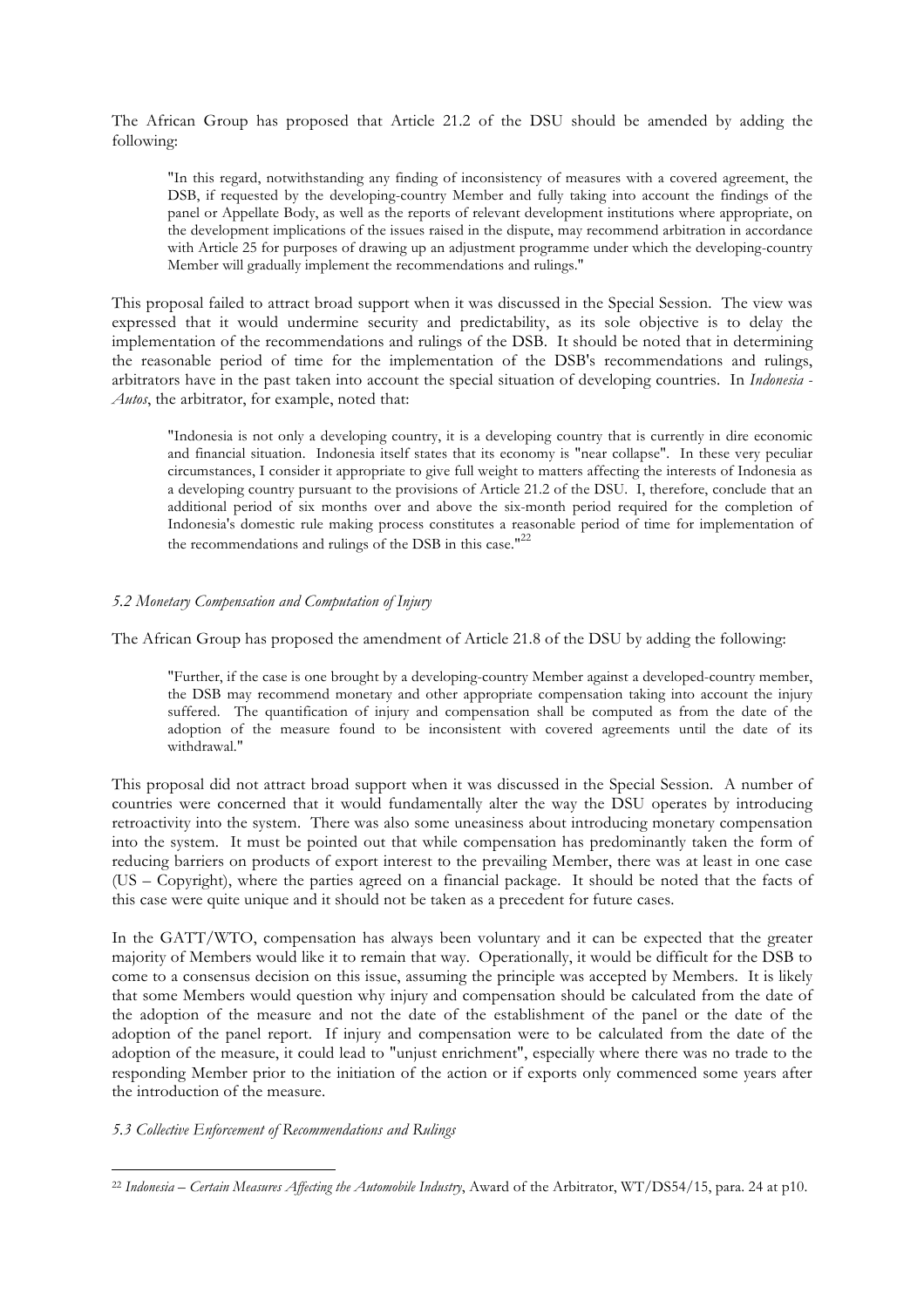The African Group has proposed that Article 22.6 of the DSU should be amended by renaming the current provision as paragraph (a) and adding the following paragraphs (b), (c) and (d) to it:

(b) "The following principles and procedures shall apply to requests for collective suspension of concessions under paragraph (c):

(i) Before making such a request, the developing or least-developed country Member shall refer the matter to arbitration for determination of the level of nullification and impairment, which shall be done taking into account the legitimate expectations of the developing or least-developed country Member. The arbitration shall further take into account any impediment to the attainment of the development objectives of the WTO Agreement as further elaborated by the developing or least-developed country Member.

The arbitration shall consider whether suspension of concessions or other obligations in other sectors by the developing or least-developed country Member would be appropriate to effectively encourage the withdrawal of the measure found to be inconsistent with a covered Agreement, taking into account possible effects on that developing or least-developed country Member.

(iii) Where the DSB grants authorization to Members to suspend concessions or other obligations under paragraph (c), the level of suspension for each Member authorized shall be such as to secure, full compensation for the injury to the developing or least-developed country Member, the protection of its development interests, and the timely and effective implementation of the recommendations and rulings.

(c) Where the case is one brought by a developing or least-developed country Member against a developed-country Member and the situation described in paragraph 2 occurs, and in order to promote the timely and effective implementation of recommendations and rulings, the DSB, upon request, shall grant authorization to the developing or least-developed country Member and any other Members to suspend concessions or other obligations within 30 days.

The DSB shall review the operation of paragraph 6 of this Article not later than five years after its implementation with a view to ensuring its effectiveness and in this regard may adopt appropriate measures and amendments to this Understanding.

This proposal failed to attract broad support when it was discussed in the Special Session. The view was expressed that it would fundamentally alter the DSU in several respects. It was pointed out in that connection that the primary function of the dispute settlement system was to settle disputes between the disputing Members. While other Members may have a systemic interest in a particular case, they should not have the right to take action reserved exclusively for the parties to the dispute. This point was stressed by Poland during the discussion on the Mexican proposal under which Members would be able to negotiate their right to suspend concessions and other obligations to other Members:

"The introduction of this concept to the DSU would be an unfortunate development for at least three reasons. First, it would undermine one of the basic tenets of the dispute settlement system and the multilateral trading system, which was that the rights of Members should be protected under multilateral surveillance and that it was up to each and every Member to ensure that its rights and legitimate expectations were not being impaired or nullified. Second, if Members were able to negotiate away the remedies that they were entitled to, it might discourage parties from negotiating seriously to find mutually agreed solutions to their disputes, which was also one of the objectives of the dispute settlement system. Third, it would diminish transparency of the system, as the surveillance powers of the DSB would be severely compromised."

It is a cardinal principle of WTO law that suspension of concessions must be equivalent to the level of nullification and impairment. It follows that if collective retaliation is to be accepted, it would deprive this principle of its practical significance. From the viewpoint of African and other small and weak developing countries, retaliation has to be massive and disproportional to the level of nullification and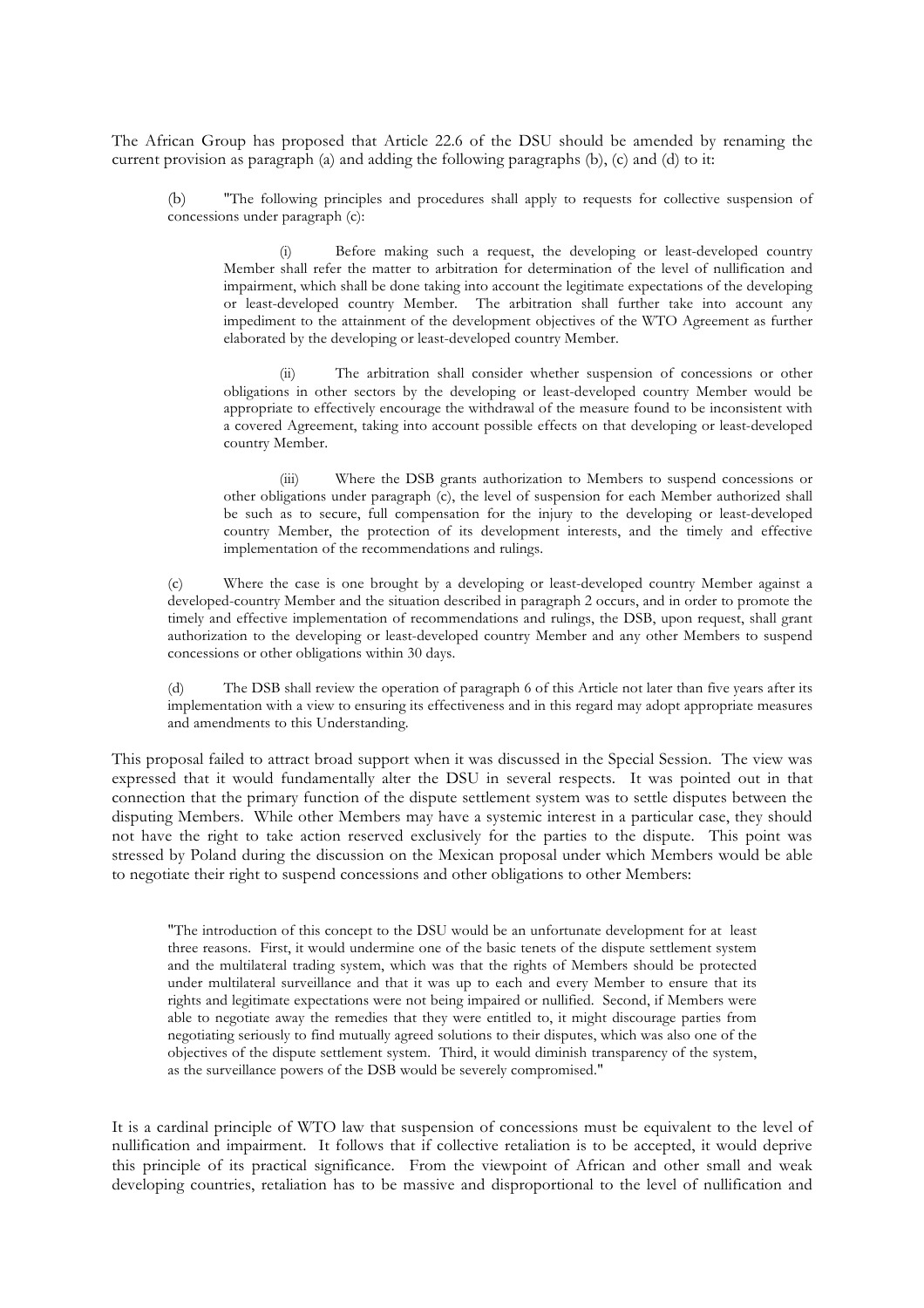impairment if it is to be effective and induce compliance. The underlying reasons of the African proposal are twofold. The first is to bring maximum pressure on the developed country Member to implement as rapidly as possible the recommendations and rulings of the DSB. The second is an attempt to deal with the incapacity of most developing countries to retaliate. It would be recalled that in the *Bananas* case, Ecuador chose not to retaliate against the European Union, although it had been given authorization by the DSB. It realized that retaliatory action would be ineffective in terms of compelling the European Union to implement the recommendations and rulings of the DSB and that it would also harm its own economy. While a number of Members were sympathetic to these reasons, they still thought that this proposal was too "revolutionary" and impracticable to implement.

### *5.3 Responsibilities of the Secretariat*

### *5.3.1 Disclosure of information to developing country Members*

The African Group has proposed that Article 27.1 of the DSU should be amended by adding the following:

"The Secretariat shall provide all relevant legal, historical and procedural research and other material relating to a dispute to the developing and least-developed country Members that are parties or third parties in the dispute. The material shall cover the specific rights and obligations relating to the particular issues raised in the dispute."

This proposal failed to attract broad support when it was discussed in the Special Session explaining its omission from the Chairman's text. The view was expressed that it would not be appropriate for the Secretariat to hand over confidential documents pertaining to the case to a party to the dispute.

### *5.3.2 Legal Assistance in Dispute Settlement*

The African Group has proposed that Article 27.2 of the DSU should be amended by adding the following:

"The Secretariat shall maintain a geographically balanced roster of legal experts from which developing and least-developed country Members may select experts to assist them in dispute settlement proceedings. Notwithstanding the reference to impartiality in the provision of legal and other services by the Secretariat, the legal expert shall fully discharge the functions of counsel to the developing or least-developed country Member party to a dispute."

A number of countries were supportive of this proposal when it was discussed in the Special Session. The Chairman's text partially reflects this proposal. The view was expressed that with the establishment of the Advisory Centre on WTO, it was not necessary to pursue further this proposal. While it is true that the Advisory Centre has filled a vacuum, it still charges for the services that it renders to developingcountry Members depending on their state of economic development and ability to pay. African and other developing countries want to have the legal services rendered at no cost. Should donor countries increase funding for the Centre to enable it to provide its services at no cost to African countries, there may not be enough grounds to pursue this proposal. Until that is done, African countries should keep this proposal on the table.

### *5.3.3 WTO Fund on Dispute Settlement*

The African Group has proposed the introduction of a new Article 28 in the DSU:

1. "There shall be a fund on dispute settlement to facilitate the effective utilization by developing and least-developed country Members of this Understanding in the settlement of disputes arising from the covered agreements.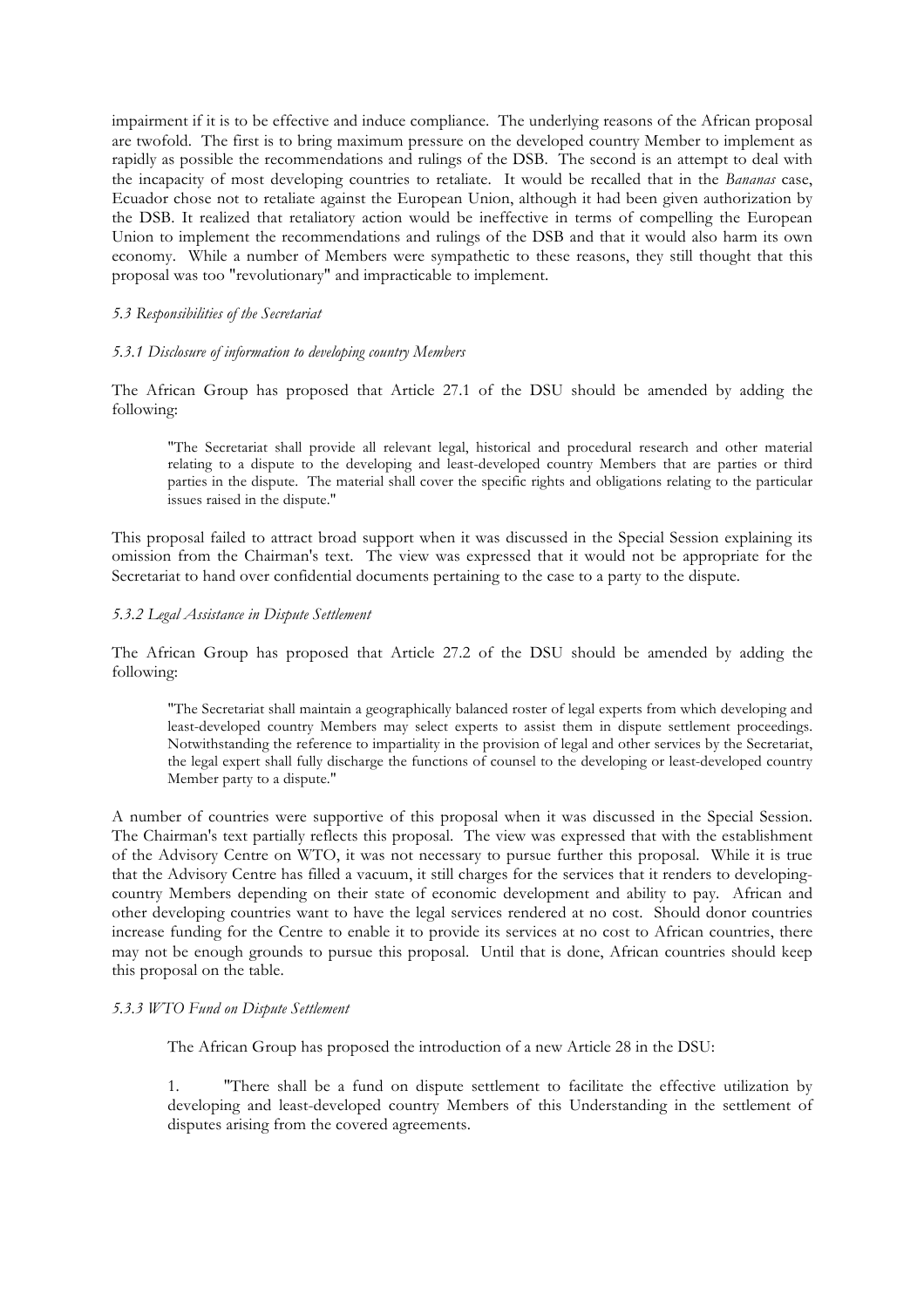2. The fund established under paragraph 1 of this Article shall be financed from the regular WTO budget. However, to ensure its adequacy, the fund may additionally be funded from extrabudgetary sources, which may include voluntary contributions from Members.

3. The General Council shall annually review the adequacy and utilization of the fund with a view to improving its effectiveness and in this regard may adopt appropriate measures and amendments to this Understanding."

Varying degrees of support were expressed for this proposal when it was discussed in the Special Session. The Chairman's text partially reflects this proposal. Some concerns were expressed on the funding coming out of the regular budget of the WTO. It is likely that the developed-country Members would like to limit access to this fund, assuming there is a consensus to establish it. They would like the beneficiaries to be least-developed countries and other poor developing countries. There would be the reluctance to fund the legal challenges of advanced developing countries, who have the human and financial resources to participate actively in the system.

## **6. Concluding remarks**

The active participation of African countries in the negotiations for the reform of the Dispute Settlement Understanding is to be welcomed given the central role played by the system in guaranteeing security and predictability in the multilateral trading system. With a new determination to become active users of the system, it is hoped that African countries would be able to promote and safeguard their interests and legitimate expectations. While some of the proposals of the African Group would strengthen the dispute settlement system in terms of improving access and the remedies, their adoption would not necessarily lead to increased use of the system by African countries.

Effective participation in the dispute settlement system would require African countries in the medium to long term to put in place measures which would strengthen the collaboration between industry and government. It would be helpful to have a dedicated office for trade complaints staffed with qualified people. The office should be non-partisan and should investigate complaints lodged by exporters. Given capacity constraints, African countries could consider pulling their resources together as they have done in the context of the DDA negotiations and establish a joint office to handle their trade disputes with other countries. An optimal result in the long term, however, would be for each country to develop its own capacity given the increasing trade frictions among African countries.

As an interim measure, it would be advisable for African countries to participate as third parties in as many cases as possible and use the services of the Advisory Centre on WTO Law and other international law firms which are willing to take cases on a *pro bono* basis or at discounted rates.

While greater use of the dispute settlement system by African countries should be encouraged, it is to be noted that the greatest obstacles to the integration of African countries in the multilateral trading system are supply-side constraints which have impeded their efforts to increase and diversify their exports. There is no evidence on record to demonstrate that the limited use of the dispute settlement system has been damaging to the export interests of African countries. In fact, the bulk of African exports enter their major markets unhindered under preferential conditions. Priorities for African countries in the DDA negotiations appear to be the safeguarding of these preferences and the securing of enhanced market access generally for products of export interest to them. They appear to have taken the view that it would be more productive to expend their limited resources on getting cast-iron commitments in their favour rather than litigating on past commitments which are sometimes couched in hortatory language. As African countries increase their share in world trade, it could be expected that they would resort to the dispute settlement system more frequently to protect their rights and legitimate expectations.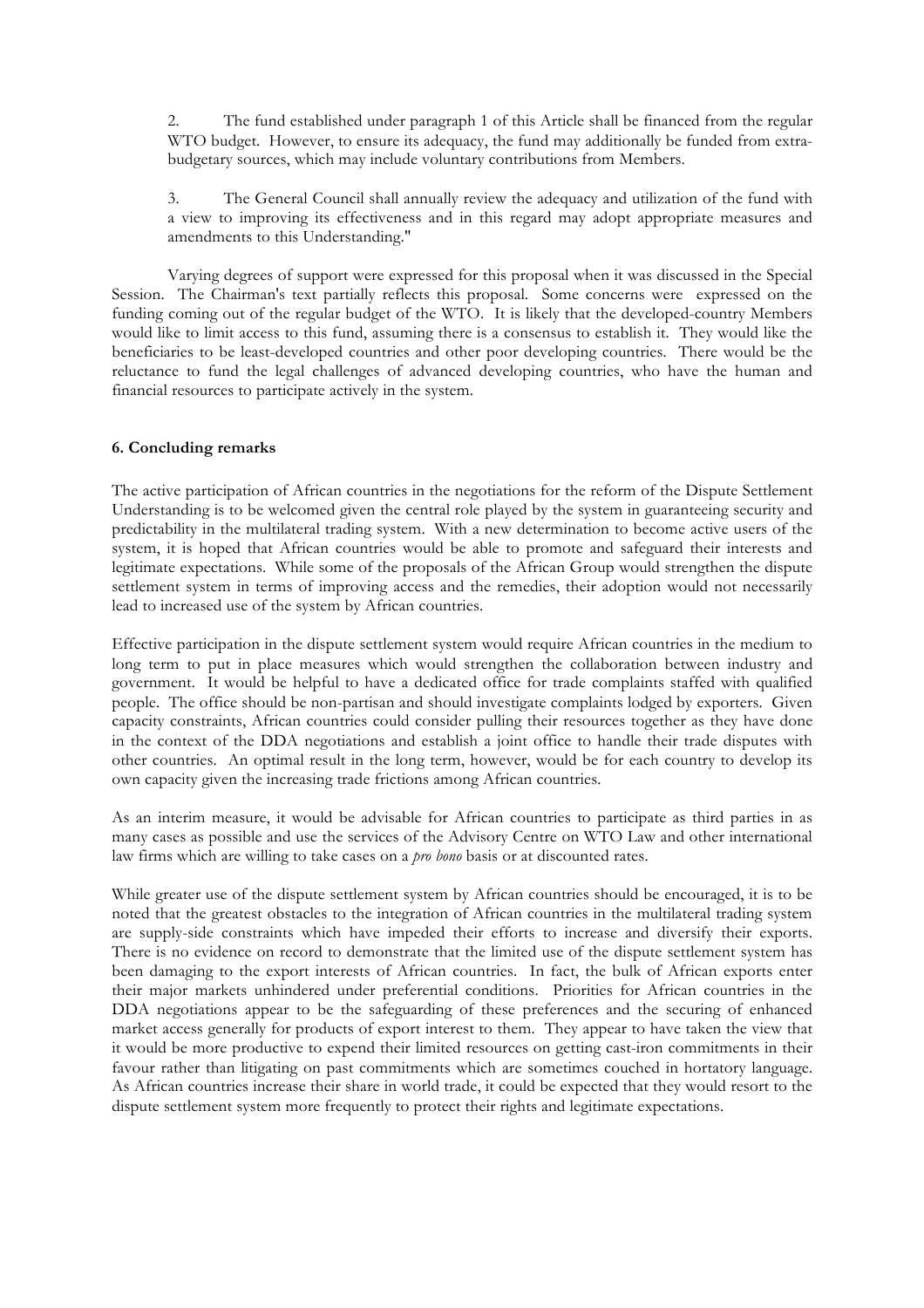According to the World Bank23, the economic outlook for Africa is improving with growth matching global rates. This indicates that at the present rate it is only a matter of time with sustained growth that African countries would start to take measures to safeguard their trade and developmental interests. African countries from the time of GATT have considered trade as an engine of economic growth, and is was this belief that made many African countries participate actively in the Uruguay Round negotiations, and is a founding Member of the World Trade Organisation (WTO). The countries view the multilateral trade negotiations as an essential tool in defining its priorities for trade policy and ultimately impact economic development. Its confidence in the multilateral trading system (MTS) is seen in its active participation in WTO negotiations and its commitment to increasing further its participation in multilateral trade negotiations. African countries believe that trade and investment is an engine of economic growth and sustainable development, which leads to the creation of jobs and improved standards of living. Trade and investment can also assist the efforts of governments in alleviating poverty.

However, for African countries to seize these opportunities would entail that they have a better understanding of their rights and obligations as WTO Members. Since African countries do not have adequate human and financial resources, it would make it difficult to know when their rights have been infringed upon. Understanding WTO Law is a complex exercise, as the law consists of over 20 agreements covering about 20,000 pages. This calls for considerable investments in training African legal experts in WTO Law.

In light of this, we propose the setting up of an "African Centre on WTO Law" to train both public and private legal officers capable of competently handling legal issues. It is accepted that the establishment of the Advisory Centre on WTO Law in Geneva would to some extent alleviate the legal difficulties that African countries face, but the Advisory Centre is not able to provide the assistance needed in first identifying the legal issues when another country violates an agreement with consequences for African countries economic growth. It is this gap that the African Centre on WTO Law is expected to fill.

The functions of this Centre would be twofold: (i) to train African legal officers in both the public and private sectors; and (ii) to provide advice on WTO law and prepare legal opinions and support in dispute settlement proceedings at modest fees. The programme envisaged under the Centre is intended to contribute towards the long-term sustainable capacity building in WTO legal matters, and in so doing enhance the effectiveness of African countries to advance their respective national interests in the emerging multilateral framework.

<sup>23</sup> http://news.bbc.co.uk/2/hi/africa/7093912.stm